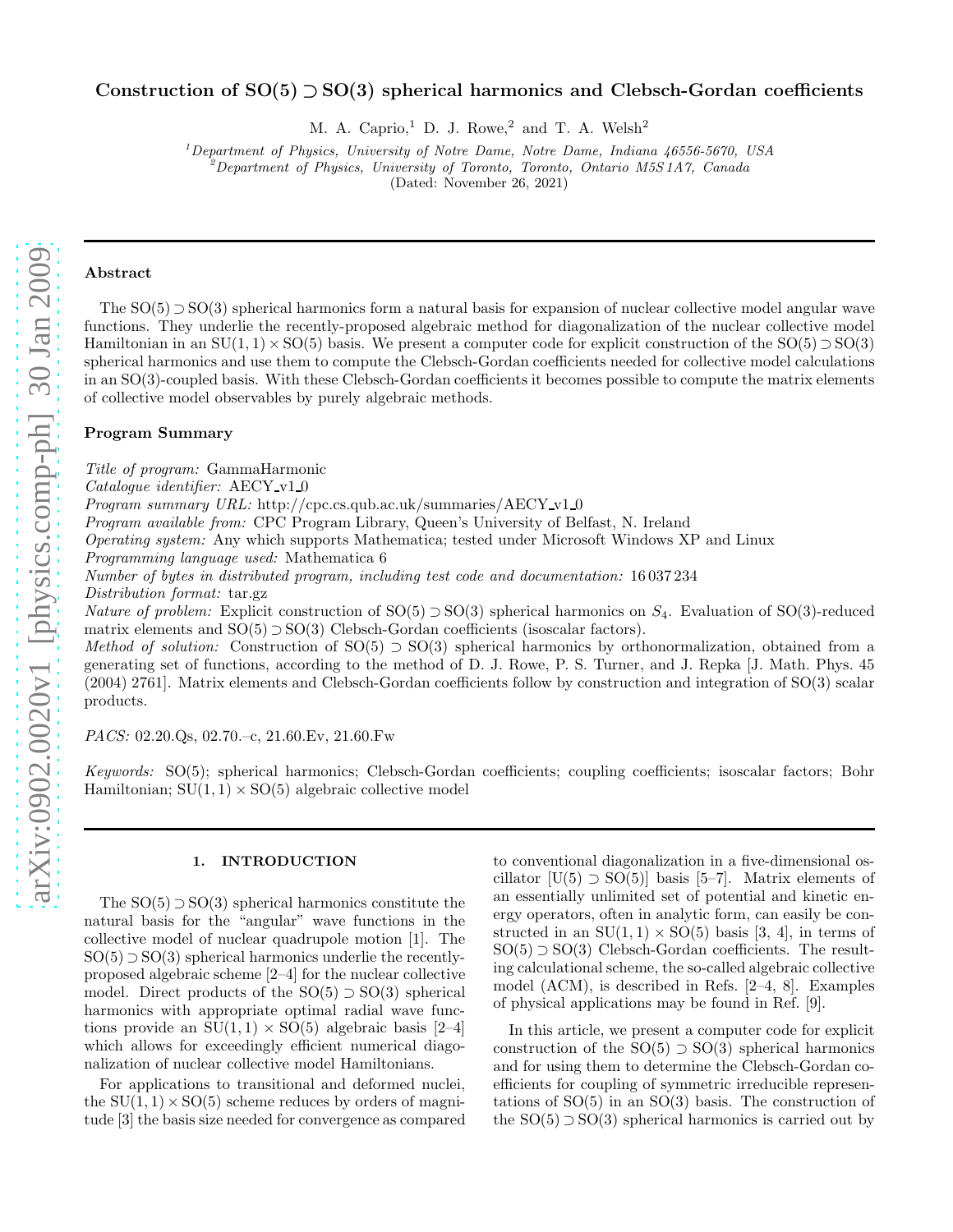orthonormalization of monomials in a set of four generating functions, according to the method of Rowe, Turner, and Repka [10]. The purpose of this code is to make calculations using the ACM routinely possible, without the need to reconstruct the SO(5) machinery for each new application. The  $SO(5) \supset SO(3)$  Clebsch-Gordan coefficients yielded by the code are also relevant to the U(6) interacting boson model (IBM) [11, 12] which, in  $U(6) \supset U(5) \supset SO(5)$  and  $U(6) \supset SO(6) \supset SO(5)$  bases. is in close correspondence with the collective model in appropriate  $SU(1, 1) \times SO(5)$  bases [13]. They can, furthermore, be used as seed coefficients in the generation of Clebsch-Gordan coefficients for the coupling of more general (non-symmetric) representations of SO(5) or Sp(4) in an  $SO(3)$  basis [14].

The code accompanying this article is implemented in Mathematica 6 [15]. All calculations are carried out in exact symbolic arithmetic. A machine-readable tabulation of calculated Clebsch-Gordan coefficients is included along with the code in the CPC Program Library. This tabulation is of sufficient extent to support basic calculations using the algebraic collective model, without the necessity of re-running the code.

The basic algorithm used here is that presented in Ref. [10]. However, the computational techniques have been substantially developed. For example, integration via the Fourier representation of functions has been used to greatly increase the efficiency of the calculations and considerably extend the practical range of application of the algorithm.

The necessary mathematical definitions for the  $SO(5)$   $\supset SO(3)$  spherical harmonics and the general method for construction of the basis and evaluation of Clebsch-Gordan coefficients are discussed in Sec. 2. The more technical details of the computer implementation are summarized in Sec. 3. Instructions for installation and use of the computer code are given in Sec. 4.

## 2. THE BASIC ALGORITHM

## 2.1. The  $SO(5) \supset SO(3)$  spherical harmonics

The SO(5) spherical harmonics are eigenfunctions of the Laplace-Beltrami operator  $\hat{\Lambda}^2$  on the four-sphere  $S_4$ , that is, the angular part of the Laplacian in five dimensions. This operator  $\hat{\Lambda}^2$  is also the second order Casimir invariant of SO(5). Thus, the spherical harmonics are functions of a set of coordinates on S4. Standard  $(\gamma, \Omega)$  coordinates for  $S_4$  are reviewed below in Sec. 2.2. The SO(5) spherical harmonics constitute a complete orthonormal basis for the space  $L^2(S_4)$  of square-integrable functions on  $S_4$  and transform under SO(5) rotations as bases for the symmetric irreps  $(v, 0)$ , for  $v = 0, 1, \ldots$ , of  $SO(5)$ .

For applications to the nuclear collective model, we seek spherical harmonics which have "good SO(3) angular momentum", that is, which also transform as bases for

irreps, labelled by  $(L)$ , of the SO(3) subalgebra of SO(5). The desired  $SO(5) \supset SO(3)$  spherical harmonics, which we denote by  $\Psi_{v\alpha LM}(\gamma, \Omega)$ , thus reduce the subalgebra chain

$$
SO(5) \sup_{\alpha} SO(3) \supset SO(2),
$$
  

$$
U
$$
 (1)

with the representation labels as shown. The label  $v$ is conventionally termed the "boson seniority" quantum number, following Racah. It is the five-dimensional [SO(5)] analog of the angular momentum quantum number. The SO(5) spherical harmonics satisfy the eigenvalue equation

$$
\hat{\Lambda}^2 \Psi_{v\alpha LM}(\gamma, \Omega) = v(v+3)\Psi_{v\alpha LM}(\gamma, \Omega). \tag{2}
$$

They are also eigenfunctions of the Casimir operators of the other algebras in the chain (1). However, the labels  $vLM$  provided by these Casimir operators are insufficient to fully distinguish the spherical harmonics. In particular, multiple  $SO(3)$  representations of the same L may occur within a given SO(5) representation. The "missing label" is provided by a multiplicity index  $\alpha$ . The branching rule for  $SO(3)$  irreps occurring within an  $SO(5)$  irrep is well known [16, 17], and the multiplicity is given by  $(A1)$ .

The  $SO(5) \supset SO(3)$  spherical harmonics have physical significance as the angular, *i.e.*,  $(\gamma, \Omega)$ , wave functions for the nuclear collective model, for the case in which which the collective potential is SO(5) invariant [18, 19]. Recall the quantum mechanics of a particle in three-dimensional Euclidean space, subject to a central force, i.e., in spherical coordinates,  $V(r, \theta, \varphi) \rightarrow V(r)$ . The Hamiltonian is then  $SO(3)$  invariant, and its eigenfunctions, with good angular momentum quantum numbers, factorize into products  $f_{nl}(r)Y_{lm}(\theta,\varphi)$  of radial wave functions and SO(3) spherical harmonics. Similarly, for the Bohr Hamiltonian, which is given in terms of quadrupole deformation variables  $\beta$ ,  $\gamma$ , and  $\Omega$  (Sec. 2.2) by

$$
-\frac{\hbar^2}{2B} \Big[ \frac{1}{\beta^4} \frac{\partial}{\partial \beta} \beta^4 \frac{\partial}{\partial \beta} - \frac{\hat{\Lambda}^2}{\beta^2} \Big] + V(\beta, \gamma), \tag{3}
$$

if the potential is a function  $V(\beta)$  of the radial coordinate only, then the five-dimensional analog of a central force problem arises. The Hamiltonian is SO(5) invariant, and its eigenfunctions, with good seniority and angular momentum quantum numbers, factorize into products  $f_{nv}(\beta)\Psi_{v\alpha LM}(\gamma,\Omega)$  of radial, *i.e.*,  $\beta$ , wave functions and SO(5) spherical harmonics, as in Ref. [18]. An example of application of the present methods to such " $\gamma$ -unstable" problems is found in Ref. [14].

A limited set of  $SO(5) \supset SO(3)$  spherical harmonics was computed many years ago by Bès [19], for values of the angular momentum  $L \leq 6$ . These were obtained by series solution of coupled differential equations in the coordinate  $\gamma$ , to find the eigenfunctions of the SO(5) Casimir invariant. However, this approach becomes prohibitively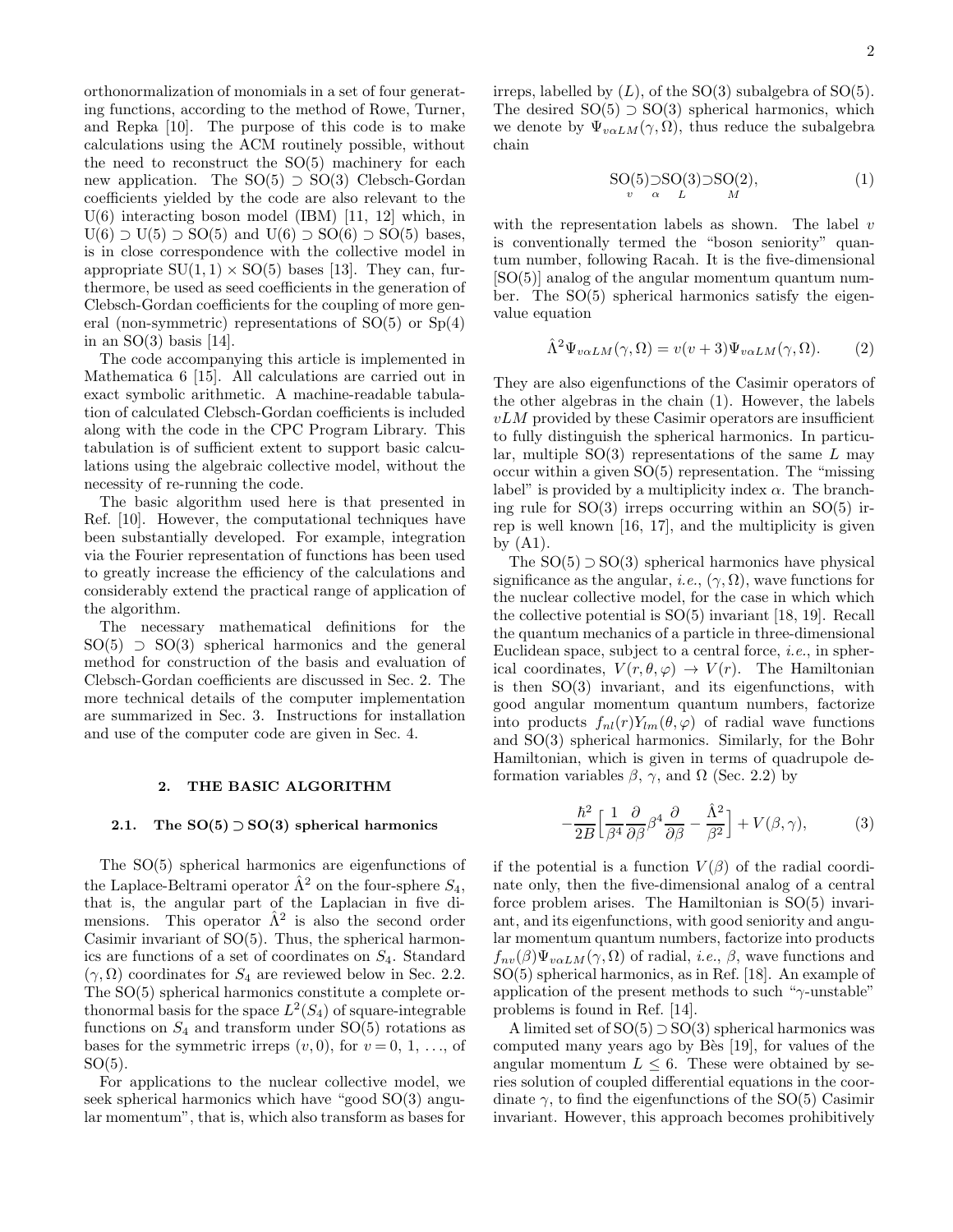complicated for  $L > 6$ . The SO(5)  $\supset$  SO(3) spherical harmonics are the angular wave functions for the five-dimensional quadrupole harmonic oscillator [20, 21]. Thus, alternative approaches based on the oscillator basis construction are possible, as summarized in Ref. [7]. A method based on the Cartan-Weyl reduction is given in Ref. [22].

Here we make use of the construction proposed in Ref. [10], in which the SO(5)  $\supset$  SO(3) spherical harmonics are developed as polynomials in a set of four basic generating functions defined on  $S_4$ . These functions were identified as generators of a complete linearly independent basis of SO(3)-coupled wave functions for  $L^2(S_4)$  [23], based on a knowledge of  $L^2(S_4)$  as a direct sum of irreducible SO(3) subspaces [obtained from the  $SO(5) \rightarrow SO(3)$  branching rules. The generating functions can be related to the "elementary permissible diagrams" of the well-known algorithm of Chacón  $et$ al. [20, 21] for construction of a U(5)  $\supset$  SO(5)  $\supset$  SO(3) basis for the five-dimensional harmonic oscillator, implemented in the nuclear collective model code of Hess et al. [24, 25]. The salient property of the generating functions for  $\hat{L}^2(S_4)$  [10] is that they yield a direct route to the construction of  $SO(5) \supset SO(3)$  spherical harmonics without reference to the full harmonic oscillator problem. The method is set forth more concretely in Sec. 2.3.

#### 2.2. Representation of functions on  $S_4$

The quadrupole moments  $q_m$   $(m = 0, \pm 1, \pm 2)$  for the collective model transform as components of an  $L = 2$ spherical tensor under  $SO(3)$  rotations, *i.e.*,

$$
q_m \to \sum_k q_k \mathscr{D}_{km}^{(2)}(\Omega),\tag{4}
$$

where  $\Omega$  represents the Euler angles for the SO(3) rotation, and the Wigner  $\mathscr{D}$  function [26] is the rotation matrix element. The quantities  $q_m$  can alternatively be taken to represent the nuclear surface deformation parameters  $\alpha_m$  ( $m = 0, \pm 1, \pm 2$ ). The difference is only in physical interpretation and does not affect the following results for  $SO(5)$ .

These quadrupole moments are conveniently expressed in terms of Bohr's spherical polar coordinates  $(\beta, \gamma, \Omega)$  [27], by the relation

$$
q_m = \beta \cos \gamma \mathcal{D}_{0,m}^{(2)}(\Omega) + \frac{1}{\sqrt{2}} \beta \sin \gamma \left[ \mathcal{D}_{2,m}^{(2)}(\Omega) + \mathcal{D}_{-2,m}^{(2)}(\Omega) \right].
$$
\n(5)

The squared length of a vector  $q \in \mathbb{R}^5$  is given by  $\sum_{m} |q_m|^2 = \beta^2$ . Thus,  $\beta$  is the radial coordinate for  $\mathbb{R}^5$ , and  $(\gamma, \Omega)$  are angular coordinates.

For consideration of the angular functions on the unit sphere  $S_4$ , we henceforth set  $\beta = 1$  and restrict consideration to the unit length quadrupole moments  $\mathcal{Q}_m$ , defined as

$$
\mathcal{Q}_m = \cos \gamma \mathcal{D}_{0,m}^{(2)}(\Omega) + \frac{1}{\sqrt{2}} \sin \gamma \left[ \mathcal{D}_{2,m}^{(2)}(\Omega) + \mathcal{D}_{-2,m}^{(2)}(\Omega) \right].
$$
\n(6)

These unit-length quadrupole moments are then proportional to the basic  $v = 1$  spherical harmonics on  $S_4$ .

Consider a function  $\Psi_M^{(L)}(\gamma, \Omega)$  on  $S_4$ , of good SO(3) angular momentum  $L$  and  $SO(2)$  quantum number  $M$ . Any such function may be expanded [27] in the form

$$
\Psi_M^{(L)}(\gamma,\Omega) = \sum_{\substack{K=0 \text{even}}}^L F_K(\gamma) \xi_{KM}^{(L)}(\Omega),\tag{7}
$$

where

$$
\xi_{KM}^{(L)}(\Omega) \equiv \frac{1}{(1+\delta_K)^{1/2}} \Big[ \mathcal{D}_{KM}^{(L)}(\Omega) + (-)^L \mathcal{D}_{-KM}^{(L)}(\Omega) \Big].
$$
\n(8)

Note that the  $\mathscr D$  functions occur only in the symmetrized linear combinations  $\mathscr{D}_{KM}^{(L)} + (-)^L \mathscr{D}_{-KM}^{(L)}$  with even values of K. Thus, because  $\xi_{-KM}^{(L)} = (-)^L \xi_{KM}^{(L)}$ , we can restrict to  $K \geq 0$ . Note also that the functions  $\xi_{KM}^{(L)}$  vanish identically for  $K = 0$  when L is odd. The normalization factor  $(1+\delta_K)^{-1/2}$  (where  $\delta_K \equiv \delta_{K,0}$ ) is included for later convenience.

The functions  $\xi_{KM}^{(L)}(\Omega)$ , with  $K \geq 0$ , provide an orthogonal basis for those functions of the  $SO(3)$  angles which respect the symmetry properties of collective model wave functions. From the inner product for the  $\mathscr D$  functions [26],

$$
\int \mathscr{D}_{K'M'}^{(L')^*}(\Omega)\mathscr{D}_{KM}^{(L)}(\Omega) d\Omega = \frac{8\pi^2}{2L+1} \delta_{L'L} \delta_{K'K} \delta_{M'M}, \tag{9}
$$

we obtain the inner product for the nonzero  $\xi_{KM}^{(L)}(\Omega)$ 

$$
\int \xi_{K'M'}^{(L')*}(\Omega)\xi_{KM}^{(L)}(\Omega) d\Omega = \frac{16\pi^2}{2L+1} \delta_{L'L} \delta_{K'K} \delta_{M'M}.
$$
 (10)

The volume element on  $S_4$  is given by  $dv = \sin 3\gamma d\gamma d\Omega$ , where  $\gamma$  is integrated over the range [0,  $\pi/3$ ]. Thus, the inner product  $\langle \Psi_2 | \Psi_1 \rangle \equiv \int \Psi_2^* \Psi_1 \sin 3\gamma \, d\gamma \, d\Omega$  of two functions on  $S_4$ , when expanded according to  $(7)$ , is given simply by

$$
\langle \Psi_{2\,M}^{(L)} | \Psi_{1\,M}^{(L)} \rangle = \frac{16\pi^2}{2L+1} \int \left[ \sum_{\substack{K=0 \text{even}}}^{L} F_{1\,K}(\gamma) F_{2\,K}(\gamma) \right] \sin 3\gamma \, d\gamma. \tag{11}
$$

Functions of distinct L or M are orthogonal.

# 2.3. SO(3)-coupled basis functions

The generating function method [10] for construction of the  $SO(5) \supset SO(3)$  spherical harmonics rests upon the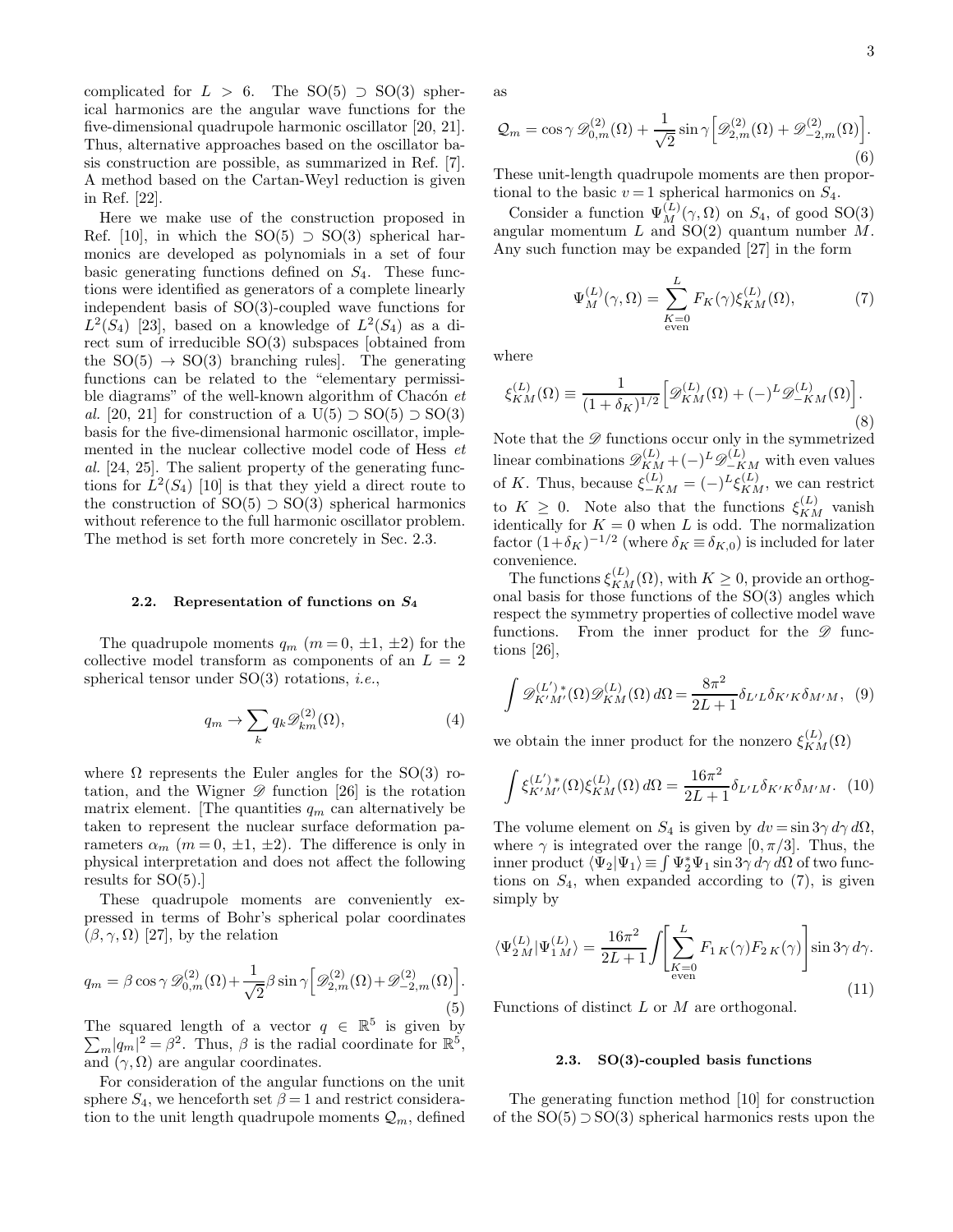observation that a complete set of normalizable SO(3) highest-weight (*i.e.*, those for which  $M = L$ ) functions on  $S_4$  is provided by the products

$$
\Phi_{[n_1, n_2, n_3, n_4]}(\gamma, \Omega)
$$
\n
$$
= [\Phi_1(\gamma, \Omega)]^{n_1} [\Phi_2(\gamma, \Omega)]^{n_2} [\Phi_3(\gamma, \Omega)]^{n_3} [\Phi_4(\gamma, \Omega)]^{n_4},
$$
\n(12)

where the exponents  $n_1$ ,  $n_2$ , and  $n_3$  take on the values 0, 1, ..., and  $n_4$  is restricted to 0 or 1. These  $\Phi_{[n_1,n_2,n_3,n_4]}$ are monomials in four generating functions  $\Phi_1$ ,  $\Phi_2$ ,  $\Phi_3$ , and  $\Phi_4$ , which are simply the  $M = L$  components

$$
\Phi_1 \propto \mathcal{Q}_2
$$
\n
$$
\Phi_2 \propto (\mathcal{Q} \times \mathcal{Q})_2^{(2)}
$$
\n
$$
\Phi_3 \propto (\mathcal{Q} \times \mathcal{Q} \times \mathcal{Q})_0^{(0)}
$$
\n
$$
\Phi_4 \propto (\mathcal{Q} \times \mathcal{Q} \times \mathcal{Q})_3^{(3)},
$$
\n(13)

of  $SO(3)$ -coupled products involving  $Q$ . The coupled product of two tensors is defined by

$$
[U^{(L_2)} \times T^{(L_1)}]_M^{(L)} \equiv \sum_{M_1 M_2} \left( \begin{array}{c} L_1 & L_2 \\ M_1 & M_2 \end{array} \right) \left( \begin{array}{c} L \\ M \end{array} \right) U_{M_2}^{(L_2)} T_{M_1}^{(L_1)}.\tag{14}
$$

Note the right-to-left coupling order in this definition of the SO(3) tensor product, used for consistency with Refs. [8, 10] and to simplify the phases [28] arising in the Wigner-Eckart theorem. The norms of these generating functions are arbitrary and can be chosen for convenience. In the standard form (7), we take

$$
\Phi_1(\gamma, \Omega) = \cos \gamma \xi_{02}^{(2)}(\Omega) + \sin \gamma \xi_{22}^{(2)}(\Omega)
$$
  
\n
$$
\Phi_2(\gamma, \Omega) = \cos 2\gamma \xi_{02}^{(2)}(\Omega) - \sin 2\gamma \xi_{22}^{(2)}(\Omega)
$$
  
\n
$$
\Phi_3(\gamma, \Omega) = \cos 3\gamma \xi_{00}^{(0)}(\Omega)
$$
  
\n
$$
\Phi_4(\gamma, \Omega) = \sin 3\gamma \xi_{23}^{(3)}(\Omega).
$$
\n(15)

The multiplication of two highest-weight functions yields another highest-weight function (equivalent to the stretched coupling of two angular momentum functions). Hence, every  $\Phi_{[n_1,n_2,n_3,n_4]}$  is a highest-weight function, with  $L = M = 2n_1 + 2n_2 + 3n_4$  and "degree"  $N =$  $n_1 + 2n_2 + 3n_3 + 3n_4$  in the unit quadrupole moments  $Q$  [29]. The multiplication of the basis functions is carried out using the multiplication rule for the highestweight functions  $\xi_{KL}^{(L)}$ . This rule, which follows from the multiplication rule [26] for  $\mathscr{D}$  functions

$$
\mathcal{D}_{K_2M_2}^{(L_2)}(\Omega)\mathcal{D}_{K_1M_1}^{(L_1)}(\Omega)
$$
  
= 
$$
\sum_{L} \left(\begin{array}{c} L_1 & L_2 \\ K_1 & K_2 \end{array} \right|_K^L \left(\begin{array}{c} L_1 & L_2 \\ M_1 & M_2 \end{array} \right|_M^L \left(\begin{array}{c} D \\ M_2 \end{array} \right) \mathcal{D}_{KM}^{(L)}(\Omega), \quad (16)
$$

where  $K = K_1 + K_2$  and  $M = M_1 + M_2$ , is expressed by



FIG. 1: The set of basis monomials  $\Phi_{NtL}$  of degree  $N \leq 6$ , with labels  $N$ ,  $L$ ,  $t$ , and  $K$  indicated. The numbered arrows indicate the raising actions of multiplication by the generating functions  $\Phi_1$ ,  $\Phi_2$ ,  $\Phi_3$ , and  $\Phi_4$ . The angular momentum multiplicity at  $N = 6$  is highlighted (dotted box). This same diagram enumerates the  $\Psi_{v\alpha L}$  with  $v \leq 6$ , that is, it gives the branching of  $SO(5)$  irreps  $(v, 0)$  into angular momenta L, if the axis label  $N$  is read as  $v$ .

the equation

$$
\xi_{K_2 L_2}^{(L_2)} \xi_{K_1 L_1}^{(L_1)} = \sum_{K \ge 0} \frac{(1 + \delta_K)^{1/2}}{(1 + \delta_{K_1})^{1/2} (1 + \delta_{K_2})^{1/2}} \times \left[ \left( \frac{L_1}{K_1} \frac{L_2}{K_2} \Big| \frac{L_1 + L_2}{K} \right) + (-)^{L_2} \left( \frac{L_1}{K_1} \frac{L_2}{K_2} \Big| \frac{L_1 + L_2}{K} \right) \right] \xi_{K, L_1 + L_2}^{L_1 + L_2}.
$$
\n(17)

The more general tensor-coupled product of the spherical tensors  $\xi_K^{(L)}$ , which have components  $\xi_{KM}^{(L)}$ , is considered in Sec. 2.4.

An equivalent but more descriptive labeling for the highest-weight monomials  $\Phi_{[n_1,n_2,n_3,n_4]}(\gamma,\Omega)$  is given by regarding each of them as the  $M = L$  component of the set of angular momentum L functions  $\Phi_{NtLM}(\gamma,\Omega)$  to which they naturally extend. Here monomials of the same degree  $N$  and angular momentum  $L$  are distinguished by the label  $t \equiv n_3$ , which counts the number of zero-coupled triplets of the quadrupole coordinates. In addition, the Φ may be organized into quasibands of given bandhead angular momentum  $K = 2n_2 + 2n_4$ , as shown in Fig. 1. Together these functions  $\Phi_{N tLM}(\gamma,\Omega)$ constitute a spherical tensor  $\Phi_{NtL}(\gamma,\Omega)$ . Once the highest weight function  $\Phi_{NtLL}(\gamma, \Omega)$  has been defined, the remaining  $\Phi_{NtLM}(\gamma,\Omega)$  follow immediately, since they share the same coefficients  $F_K(\gamma)$  in the expansion (7).

An important characteristic of the generating function construction is that the set of L values appearing at a given degree  $N$  is identical to the set of  $L$  values arising for  $SO(3)$  irreps in an  $SO(5)$  irrep of seniority  $v = N$ . These are given by the known  $SO(5) \supset SO(3)$  branching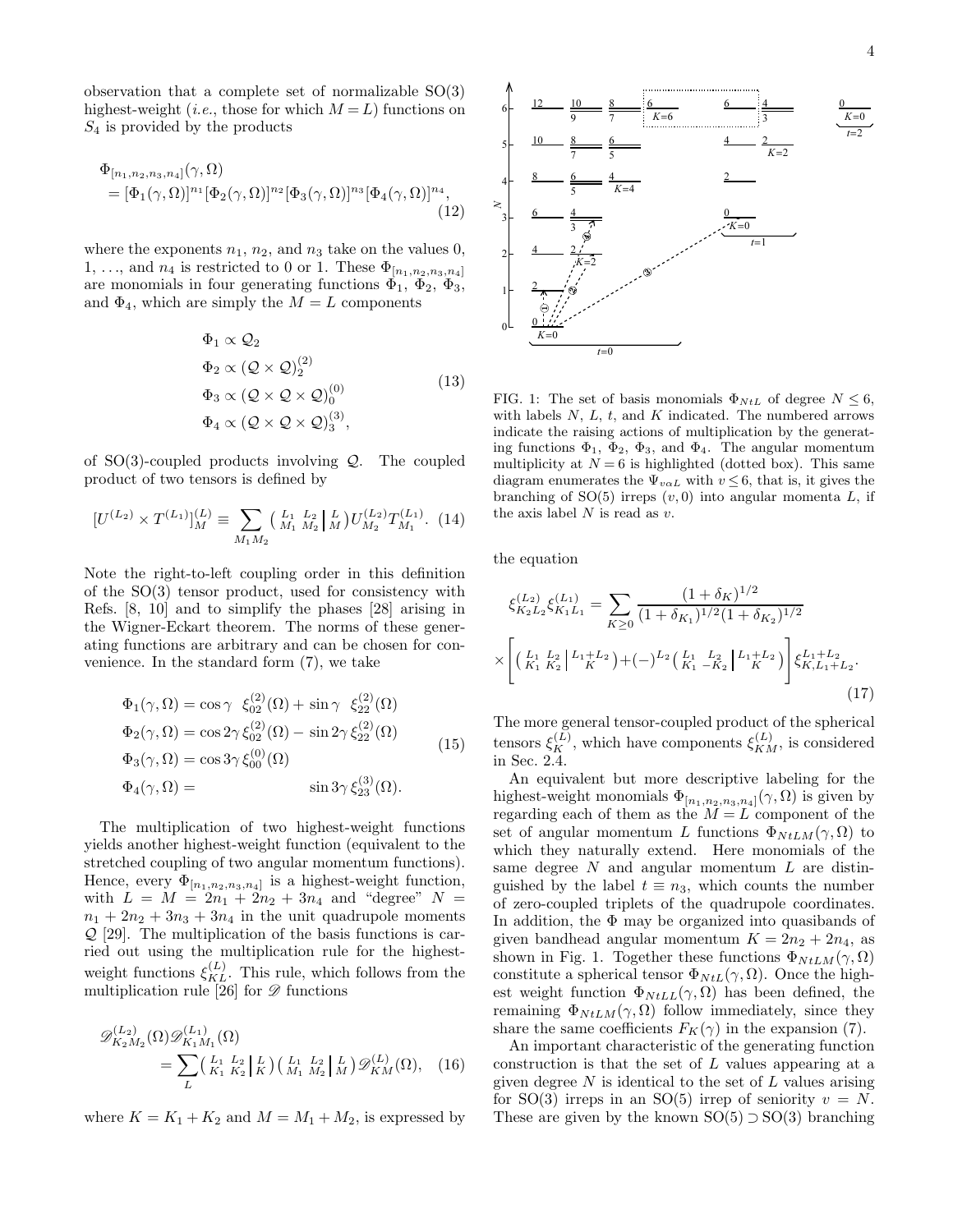TABLE I: The SO(5)  $\supset$  SO(3) spherical harmonics  $\Psi_{v\alpha}$  for  $v \leq 3$ . For these lowest-seniority spherical harmonics, orthonormalization is trivial, and the spherical harmonics are simply proportional to the corresponding monomial basis members  $(\Psi_{v\alpha L} = \mathcal{N}_{v\alpha L}^{-1/2} \Phi_{NtL})$ . The relations between the  $\Psi_{v\alpha L}$  (with  $L=0$  and 2) and commonly-encountered scalar and quadrupole operators are given in brackets.

| $\boldsymbol{v}$ | L              | $\mathcal{N}_{v \alpha L}/(8\pi^2)$ | $(8\pi^2)^{1/2}\Psi_{v\alpha L}$                                                                                                                                                                       |
|------------------|----------------|-------------------------------------|--------------------------------------------------------------------------------------------------------------------------------------------------------------------------------------------------------|
| $\overline{0}$   | $\overline{0}$ | 2/3                                 | $\frac{\sqrt{3}}{2} \xi_0^{(0)}$ = $\sqrt{\frac{3}{2}}$                                                                                                                                                |
| -1               | 2              | 4/15                                | $\frac{\sqrt{15}}{2} \cos \gamma \xi_0^{(2)} + \frac{\sqrt{15}}{2} \sin \gamma \xi_2^{(2)} \quad \left[ = \sqrt{\frac{15}{2} \mathcal{Q}} \right]$                                                     |
| $\overline{2}$   | 4              | 16/105                              | $\frac{\sqrt{3}}{8}(7+5\cos 2\gamma)\xi_0^{(4)}+\frac{3\sqrt{5}}{4}\sin 2\gamma\xi_2^{(4)}+\frac{\sqrt{105}}{8}(1-\cos 2\gamma)\xi_4^{(4)}$                                                            |
|                  | $\overline{2}$ | 4/15                                | $\frac{\sqrt{15}}{2}\cos 2\gamma \, \xi_0^{(2)} - \frac{\sqrt{15}}{2}\sin 2\gamma \, \xi_2^{(2)} \quad \left[ = -\frac{\sqrt{105}}{2}(\mathcal{Q}\times\mathcal{Q})^{(2)} \right]$                     |
| 3                | 6              | 32/315                              | $\frac{9}{16}\sqrt{\frac{5}{11}}(7\cos\gamma+\cos 3\gamma)\xi_0^{(6)}+\frac{3}{16}\sqrt{\frac{7}{22}}(15\sin\gamma+11\sin 3\gamma)\xi_2^{(6)}$                                                         |
|                  |                |                                     | $+\frac{9}{16}\sqrt{\frac{35}{11}}(\cos\gamma-\cos3\gamma)\xi_4^{(6)}+\frac{3}{16}\sqrt{\frac{35}{2}}(\sin\gamma-\sin3\gamma)\xi_6^{(6)}$                                                              |
|                  | 4              | 88/945                              | $\frac{3}{4}\sqrt{\frac{3}{22}(5\cos\gamma+7\cos 3\gamma)}\,\xi_0^{(4)}-\frac{9}{2}\sqrt{\frac{5}{22}}\sin\gamma\,\xi_2^{(4)}+\frac{3}{4}\sqrt{\frac{105}{22}}(-\cos\gamma+\cos 3\gamma)\,\xi_4^{(4)}$ |
|                  | 3              | 8/63                                | $\frac{3}{2}\sqrt{\frac{7}{2}}\sin 3\gamma \xi_2^{(3)}$                                                                                                                                                |
|                  | $\theta$       | 4/9                                 | $\frac{3}{2} \cos 3\gamma \xi_0^{(0)}$ = $\frac{3}{\sqrt{2}} \cos 3\gamma$                                                                                                                             |

rule [16, 17]. Thus, Fig. 1 also enumerates the labels of all highest-weight spherical harmonics  $\Psi_{\nu \alpha LL}$  up to the maximum seniority ( $v = 6$ ) shown. The multiplicity  $d_{NL}$ of angular momentum  $L$  at degree  $N$  (also the multiplicity  $d_{vL}$  of angular momentum L at seniority v) is given by  $(A1)$ . A multiple occurrence of the same L at a given N first arises at  $N = 6$ , for  $L = 6$  (Fig. 1).

Although the  $\Phi_{NtLL}$  form a complete set of highestweight functions and are angular momentum eigenfunctions, they are, in general, non-orthogonal (for a given  $L$ ) and also not eigenfunctions of  $\hat{\Lambda}^2$ . Thus, they are not the desired SO(5) spherical harmonics. Construction of the spherical harmonics  $\Psi_{v\alpha LM}(\gamma, \Omega)$  relies on the observation that the highest-weight spherical harmonics  $\Psi_{v\alpha LL}$ , like the  $\Phi_{NtLL}$ , form a complete set of highest-weight functions and that they are polynomials of degree  $v$  in the unit quadrupole moments  $Q$ . For any given  $N_{\text{max}}$ , the sets  $\{\Psi_{v\alpha LL}|v \leq N_{\text{max}}\}\$ and  $\{\Phi_{NtLL}|N \leq N_{\text{max}}\}\$ both span the space of highest-weight polynomials of degree  $\leq N_{\text{max}}$  in Q. Construction therefore proceeds inductively, by orthonormalization of the bases of successively higher  $N_{\text{max}}$ . The  $\Psi_{\text{val}}$ , as polynomials of degree v in  $\mathcal{Q}$ , are linear combinations of the  $\Phi_{NtLL}$  with  $N \leq v$ . Because they must be orthogonal to all  $\Psi_{v'\alpha'LL}$  of lower seniority  $v' < v$ , they can therefore be obtained by Gram-Schmidt orthogonalizing the monomials of degree  $N = v$ with respect to the space of lower degree.

The orthogonality of the spaces with differing  $L$  implies that orthogonalization can be performed separately in each space of given  $L$ . Within an  $L$ -space, the spherical harmonics up to seniority  $v_{\text{max}}$  are obtained as follows:

(1) Order the basis monomials  $\Phi_{NtLL}$ , for  $0 \leq N \leq$ 

 $v_{\text{max}}$ , by increasing N, and then by increasing t when multiple basis monomials of the same  $L$  occur for a given  $N$  [30]. These functions may then be labeled with a single counting index, as  $\Phi_{Li}$ , with  $i = 1, \ldots, D_{v_{\text{max}}L}$ . The dimension  $D_{v_{\text{max}}L}$  of the seniority-truncated L space is given by (A2).

(2) Calculate the overlaps  $\langle \Phi_{Lj} | \Phi_{Li} \rangle$  for  $1 \leq i, j \leq$  $D_{v_{\text{max}}L}$ , using (11).

(3) Determine the linear transformation necessary to bring the  $\Phi_{Li}$  into an orthonormal set by the Gram-Schmidt procedure. The result is a matrix of orthogonalization (and normalization) coefficients  $T_{Li}$  for the L-space, in terms of which the

$$
\Psi_{Li} = \sum_{j=1}^{D_{v_{\text{max}}}L} T_{Lij} \Phi_{Lj}
$$
\n(18)

are the desired spherical harmonics, in order of increasing seniority.

In step (1), if angular momentum multiplicity occurs at a given N, the ordering of the  $\Phi_{NtL}$  sharing the same N is, in principle, arbitrary. However, choosing a different ordering for the  $\Phi_{NtL}$  gives rise, after Gram-Schmidt orthogonalization, to a different, equally valid, set of spherical harmonics at the corresponding seniority  $(v = N)$ . That is, the spherical harmonics  $\Psi_{v\alpha L}$   $(\alpha = 1, ..., d_{vL})$ span a seniority-degenerate subspace, and the ordering of the  $\Phi_{NtL}$  in the orthonormalization process determines which of the possible unitarily-equivalent bases for the subspace is selected as the "spherical harmonics".

Note that the overlaps of the  $\Phi_{NtLL}$  obey a parity selection rule. Since  $\Phi_{NtLL}$  is a product of N factors of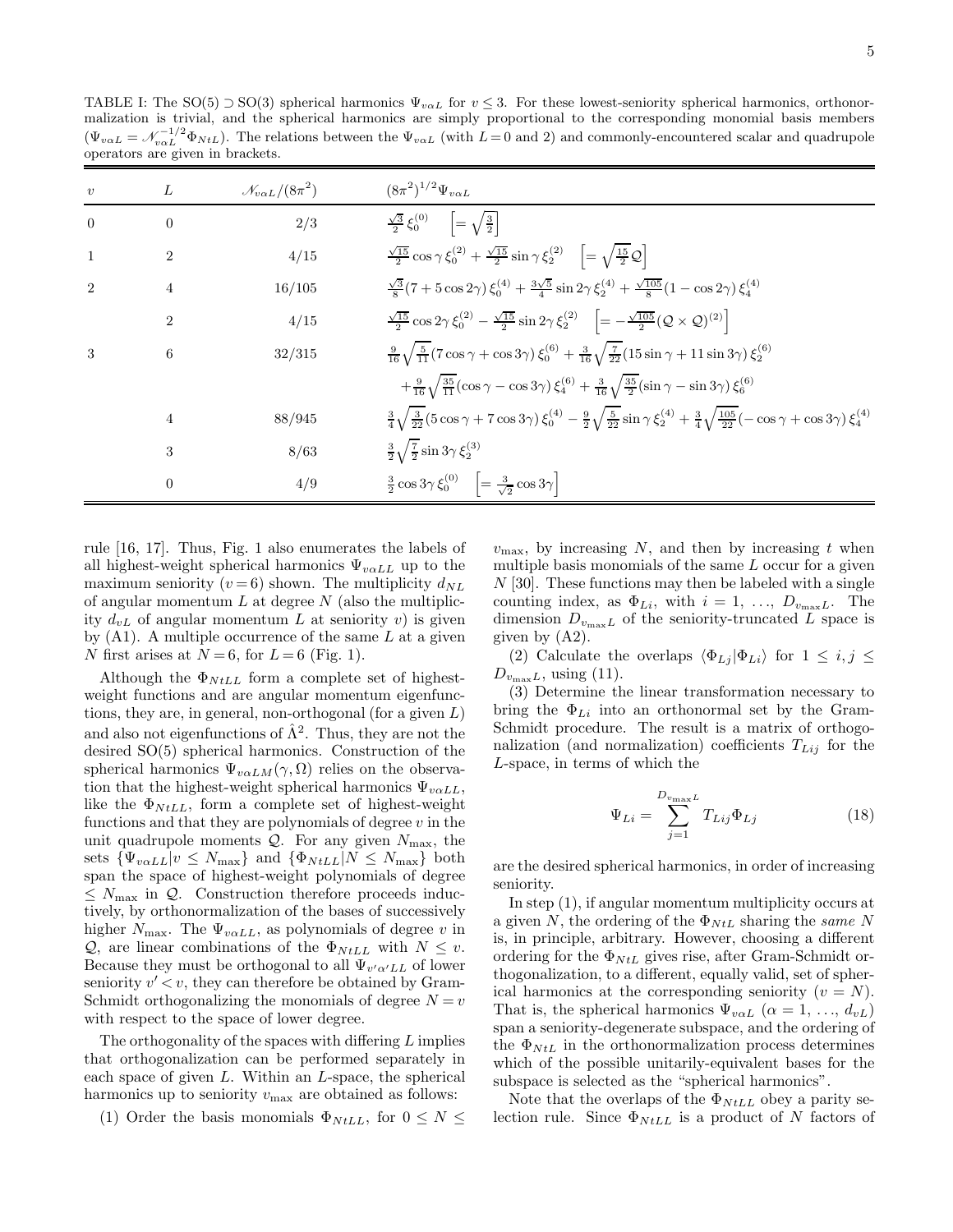6

Q, it has parity  $(-)^N$  under the  $\mathbb{R}^5$  parity operation, which takes  $\mathcal{Q}_m \to -\mathcal{Q}_m$ . The overlap of two functions of opposite  $\mathbb{R}^5$ -parity [31] vanishes, so  $\langle \Phi_{N't'LL} | \Phi_{NtLL} \rangle$ is nonzero only if  $N + N'$  is even. The  $\Psi_{\nu \alpha LL}$  resulting from the orthonormalization process therefore retain definite  $\mathbb{R}^5$ -parity  $(-)^v$  and are constructed only from the  $\Phi_{NtLL}$  of this same parity.

Hence, by the  $\mathbb{R}^5$  parity selection rule, all the  $\Phi_{NtLM}$ with  $N \leq 3$  are already orthogonal and therefore are the spherical harmonics with  $v \leq 3$ , to within normalization. The necessary normalization factors  $\mathcal{N}_{v \alpha L}$ , such that  $\Psi_{v\alpha L} = \mathcal{N}_{v\alpha L}^{-1/2} \Phi_{NtL}$ , and resulting spherical harmonics, for  $v \leq 3$ , are summarized in Table I. The table also provides a glossary relating the  $\Psi_{v\alpha L}$  to Hamiltonian  $(L = 0)$  and electric quadrupole  $(L = 2)$  operators commonly referenced in physical applications. More generally, even for  $v > 3$ , the two lowest-seniority  $\Psi_{v \alpha L}$  for a given value of L are proportional to the  $\Phi_{NtL}$  with  $N = v$ . Other higher-seniority  $\Psi_{v \alpha L}$  are nontrivial linear combinations (18) of the  $\Phi_{NtL}$  with  $N \leq v$ .

# 2.4. Triple overlap integrals

For the determination of SO(5) Clebsch-Gordan coefficients (Sec. 2.5), we need to calculate triple overlap integrals

$$
\langle \Psi_3 | \hat{\Psi}_2 | \Psi_1 \rangle \equiv \int \Psi_3^*(\gamma, \Omega) \Psi_2(\gamma, \Omega) \Psi_1(\gamma, \Omega) \sin 3\gamma \, d\gamma \, d\Omega. \tag{19}
$$

In this expression,  $\hat{\Psi}_2$  is interpreted as an operator which acts multiplicatively, *i.e.*,  $\hat{\Psi}_2|\Psi_1\rangle$  has as its wave function  $\Psi_2(\gamma,\Omega)\Psi_1(\gamma,\Omega)$ . For angular momentum coupled

functions, we need only the reduced matrix elements  $\langle \Psi_3^{(L_3)} \| \hat{\Psi}_2^{(L_2)} \| \Psi_1^{(L_1)} \rangle$  defined by the Wigner-Eckart theorem [26]

$$
\langle \Psi_{3 M_3}^{(L_3)} | \hat{\Psi}_{2 M_2}^{(L_2)} | \Psi_{1 M_1}^{(L_1)} \rangle = \frac{1}{(2L_3 + 1)^{1/2}} \left( \begin{array}{cc} L_1 & L_2 \\ M_1 & M_2 \end{array} \right) \times \langle \Psi_{3}^{(L_3)} | | \hat{\Psi}_{2}^{(L_2)} | | \Psi_{1}^{(L_1)} \rangle, \tag{20}
$$

where the quantity in parentheses is an SO(3) Clebsch-Gordan coefficient.

The Wigner-Eckart theorem is easily inverted  $(e.g.,)$ Ref. [8]) by application of the Clebsch-Gordan unitarity condition, to give the reduced matrix element in a computationally convenient form in terms of the coupled action of  $\hat{\Psi}_2^{(L_2)}$  on  $|\Psi_1^{(L_1)}\rangle$ . Namely,

$$
\langle \Psi_3^{(L_3)} \| \hat{\Psi}_2^{(L_2)} \| \Psi_1^{(L_1)} \rangle
$$
  
=  $(2L_3 + 1)^{1/2} \langle \Psi_{3 M_3}^{(L_3)} | \left[ \hat{\Psi}_2^{(L_2)} \times | \Psi_1^{(L_1)} \rangle \right]_{M_3}^{(L_3)}$ , (21)

where  $\left[\hat{\Psi}_2^{(L_2)} \times |\Psi_1^{(L_1)}\rangle\right]_{M_3}^{(L_3)}$  has wave function

$$
\left[\Psi_2^{(L_2)}(\gamma,\Omega)\times\Psi_1^{(L_1)}(\gamma,\Omega)\right]_{M_3}^{(L_3)} = \sum_{M_1 M_2} \left(\begin{array}{c} I_1 & I_2 \\ M_1 & M_2 \end{array}\right) \Psi_2^{(L_2)}(\gamma,\Omega)\Psi_1^{(L_1)}(\gamma,\Omega), \quad (22)
$$

following the convention (14) for the coupled product of tensors. The functions  $\xi_{KM}^{(L)}$   $(M = 0, \pm 1, ..., \pm L)$ , regarded as components of a spherical tensor  $\xi_K^{(L)}$ , obey the coupling rule

$$
\begin{split} \left[\xi_{K_{2}}^{(L_{2})}(\Omega) \times \xi_{K_{1}}^{(L_{1})}(\Omega)\right]^{(L)} &= \frac{\left(1 + \delta_{K_{1}+K_{2}}\right)^{1/2}}{\left(1 + \delta_{K_{1}}\right)^{1/2}\left(1 + \delta_{K_{2}}\right)^{1/2}} \left(\begin{array}{c} L_{1} & L_{2} \\ K_{1} & K_{2} \end{array}\right)_{K_{1}+K_{2}} \left(\begin{array}{c} L_{1} \\ K_{1} + K_{2} \end{array}\right) \xi_{K_{1}+K_{2}}^{(L)}(\Omega) \\ &+ \frac{\left(1 + \delta_{K_{1}-K_{2}}\right)^{1/2}}{\left(1 + \delta_{K_{1}}\right)^{1/2}\left(1 + \delta_{K_{2}}\right)^{1/2}} \left\{ \begin{array}{c} \left(-\right)^{L_{2} \left(\begin{array}{c} L_{1} & L_{2} \\ K_{1} - K_{2} \end{array}\right)_{K_{1}+K_{2}} \left(\begin{array}{c} L_{1} \\ K_{1} - K_{2} \end{array}\right) \xi_{K_{1}+K_{2}}^{(L)}(\Omega) \right\} & K_{1} \geq K_{2} \\ &+ \left(1 + \delta_{K_{1}}\right)^{1/2}\left(1 + \delta_{K_{2}}\right)^{1/2} \left(-\right)^{L_{1} \left(\begin{array}{c} L_{1} \\ -K_{1} \end{array}\right)_{K_{2}} \left(-\right)^{L_{1} \left(\begin{array}{c} L_{1} \\ -K_{1} + K_{2} \end{array}\right) \xi_{-K_{1}+K_{2}}^{(L)}(\Omega) \right)} & K_{1} \leq K_{2} \end{split} \right\}, \tag{23}
$$

obtained by direct application of (16). It follows that [33]

$$
\langle \Psi_{3}^{(L_{3})} \| \hat{\Psi}_{2}^{(L_{2})} \| \Psi_{1}^{(L_{1})} \rangle = \frac{16\pi^{2}}{(2L_{3}+1)^{1/2}} \int \left[ \sum_{\substack{K_{1}, K_{2}, K_{3} \\ \text{even}}} \frac{(1+\delta_{K_{3}})^{1/2}}{(1+\delta_{K_{1}})^{1/2}(1+\delta_{K_{2}})^{1/2}} \right] \times \left[ \left( \frac{L_{1}}{K_{1}} \frac{L_{2}}{K_{2}} \Big| \frac{L_{3}}{K_{3}} \right) + \left( \frac{(-)^{L_{2}} \left( \frac{L_{1}}{K_{1}} - \frac{L_{2}}{K_{2}} \Big| \frac{L_{3}}{K_{3}} \right)}{(-)^{L_{1}} \left( \frac{L_{1}}{-K_{1}} \frac{L_{2}}{K_{2}} \Big| \frac{L_{3}}{K_{3}} \right)} \right) K_{1} \leq K_{2} \right] F_{1} K_{1}(\gamma) F_{2} K_{2}(\gamma) F_{3} K_{3}(\gamma) \right] \sin 3\gamma \, d\gamma. \tag{24}
$$

## 2.5. SO(5) ⊃ SO(3) Clebsch-Gordan coefficients

Representations of SO(5) couple to form new representations according to SO(5) Clebsch-Gordan coefficients. If the SO(5) representations are labeled according to the  $SO(5) \supset SO(3) \supset SO(2)$  subalgebra chain (1), each coupling coefficient may be written as the product of an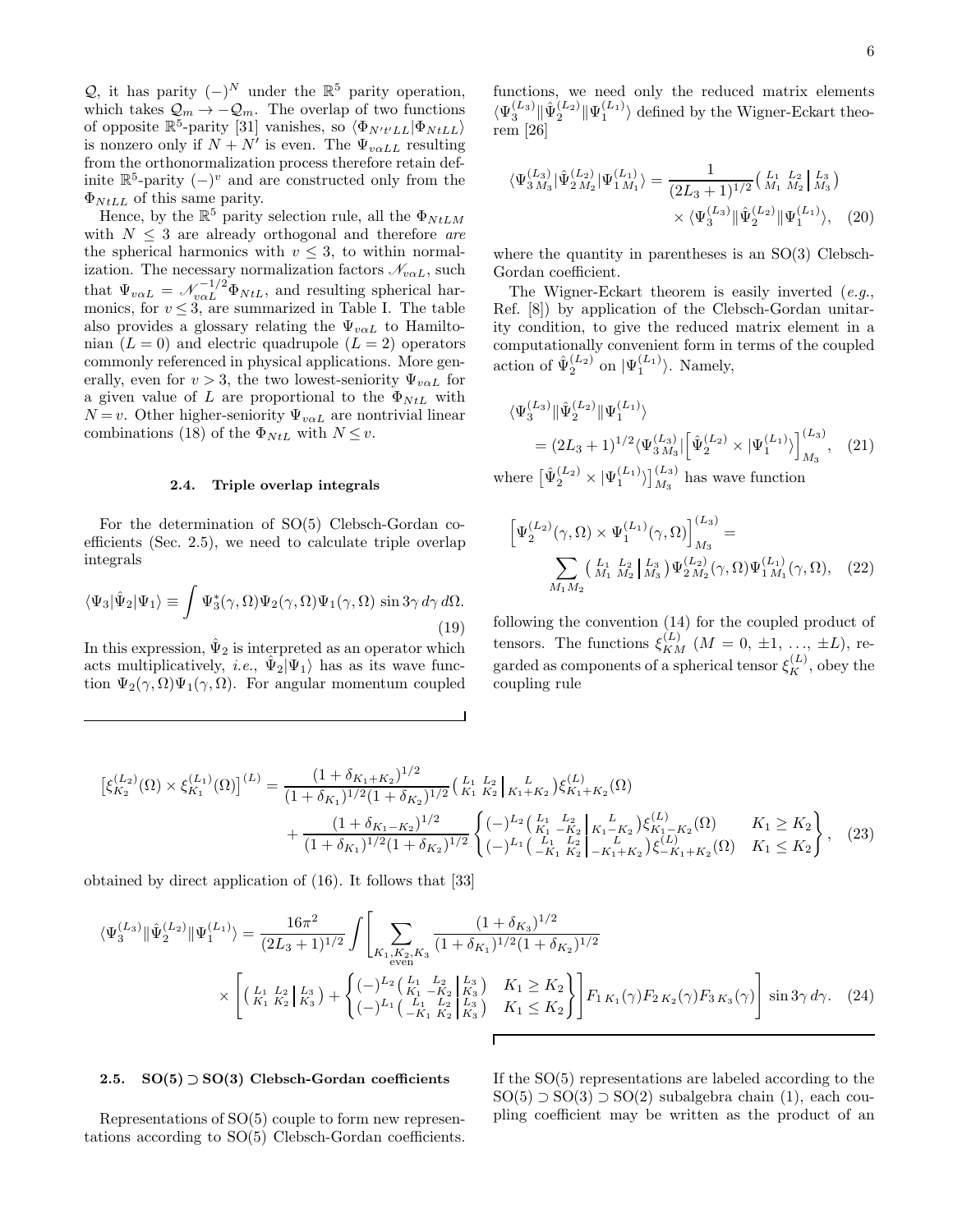SO(3)-reduced Clebsch-Gordan coefficient and an ordinary SO(3) Clebsch-Gordan coefficient, according to the Racah factorization lemma [34] (see Ref. [35] for a general discussion). We term the SO(3)-reduced factor an  $SO(5) \supset SO(3)$  Clebsch-Gordan coefficient. Coupling coefficients, such as these, which are reduced with respect to a subalgebra are also known as "isoscalar factors" [36].

In the context of the SO(5) spherical harmonics, only the symmetric representations  $(v, 0)$  of  $SO(5)$  arise.

These are related by the  $SO(5) \supset SO(3)$  Clebsch-Gordan coefficients  $\begin{pmatrix} (v_1, 0) & (v_2, 0) \\ \alpha_1 L_1 & \alpha_2 L_2 \end{pmatrix} \begin{pmatrix} v_3, 0 \\ \alpha_3 L_3 \end{pmatrix}$ , where the  $\alpha_1, \alpha_2$ , and  $\alpha_3$ are multiplicity indices, corresponding to the multiplicity in the  $\Psi_{v\alpha L}$ . Let  $\{\chi^{(v_1,0)}_{\alpha_1 L_1}$  $\{\chi^{(v_1,0)}_{\alpha_1 \underline{L}_1 M_1}\}$  and  $\{\chi^{(v_2,0)}_{\alpha_2 \underline{L}_2}\}$  $\binom{(v_2,0)}{\alpha_2 L_2 M_2}$  denote orthonormal bases for SO(5) representations of seniority  $v_1$  and  $v_2$ , respectively. Then an orthonormal basis for an  $SO(5)$  tensor-coupled product irrep of seniority v is defined by

$$
\left[\chi^{(v_2,0)}\otimes\chi^{(v_1,0)}\right]_{\alpha LM}^{(v,0)} = \sum_{\alpha_1,L_1,\alpha_2,L_2} \left( \begin{array}{c} (v_1,0) \ (v_2,0) \ (v,0) \ (v_1,0) \ (v,0) \end{array} \right) \left( \begin{array}{cc} L_1 & L_2 \\ M_1 & M_2 \end{array} \right) \chi^{(v_2,0)}_{\alpha_2 L_2 M_2} \otimes \chi^{(v_1,0)}_{\alpha_1 L_1 M_1}.\tag{25}
$$

 $\Gamma$ 

The  $SO(5) \supset SO(3)$  Clebsch-Gordan coefficients enter into the SO(5) Wigner-Eckart theorem, which governs matrix elements of  $SO(5) \supset SO(3)$  tensor operators. The Racah factorization lemma may be used to write the SO(5) Wigner-Eckart theorem in terms of SO(3)-reduced quantities as

$$
\langle \Psi_{v_3 \alpha_3 L_3} \| \hat{\Psi}_{v_2 \alpha_2 L_2} \| \Psi_{v_1 \alpha_1 L_1} \rangle = \sqrt{2L_3 + 1} \left( \begin{array}{cc} (v_1, 0) & (v_2, 0) \\ \alpha_1 L_1 & \alpha_2 L_2 \end{array} \middle| \alpha_3 L_3 \right) \langle \Psi_{v_3} \| \hat{\Psi}_{v_2} \| \Psi_{v_1} \rangle,
$$
\n(26)

where  $\langle \Psi_{v_3} || \hat{\Psi}_{v_2} || \Psi_{v_1} \rangle$  is an SO(5)-reduced (doublyreduced) matrix element. The factor  $\sqrt{2L_3+1}$  compensates for the corresponding factor absorbed into the definition of the SO(3)-reduced matrix element in (20). The  $SO(5)$  ⊃  $SO(3)$  Clebsch-Gordan coefficients satisfy the normalization condition

$$
\sum_{\substack{\alpha_1 L_1 \\ \alpha_2 L_2}} \left( \begin{array}{cc} (v_1, 0) & (v_2, 0) \\ \alpha_1 L_1 & \alpha_2 L_2 \end{array} \middle| \begin{array}{cc} (v_3, 0) \\ \alpha_3 L_3 \end{array} \right)^2 = 1 \tag{27}
$$

from unitarity, where the phases of the Clebsch-Gordan coefficients are real by convention. The values for L occurring within a given  $SO(5)$  representation  $(v, 0)$ , and their multiplicities, are governed by the multiplicity formula (A1). The Clebsch-Gordan coefficients vanish unless  $L_1$ ,  $L_2$ , and  $L_3$  satisfy the triangle inequality  $(|L_1 - L_2| \le L_3 \le L_1 + L_2)$ . The values of  $v_1$ ,  $v_2$ , and  $v_3$  likewise must satisfy the triangle inequality  $(|v_1 - v_2| \le v_3 \le v_1 + v_2)$ , as well as the parity constraint that  $v_1 + v_2 + v_3$  be even.

The SO(5) ⊃ SO(3) Clebsch-Gordan coefficient  $(v_1,0)$   $(v_2,0)$   $(v_3,0)$  $\begin{bmatrix} (v_1, 0) & (v_2, 0) \\ \alpha_1 L_1 & \alpha_2 L_2 \end{bmatrix} \begin{bmatrix} (v_3, 0) \\ \alpha_3 L_3 \end{bmatrix}$ follows immediately from the corresponding  $SO(3)$ -reduced matrix element  $\langle \Psi_{v_3 \alpha_3 L_3} | \Psi_{v_2 \alpha_2 L_2} | \Psi_{v_1 \alpha_1 L_1} \rangle$ , by (26), once the SO(5)reduced matrix element  $\langle \Psi_{v_3} \Vert \Psi_{v_2} \Vert \Psi_{v_1} \rangle$  is known. In fact, from (26) and the normalization condition (27), we obtain

$$
\langle \Psi_{v_3} \| \hat{\Psi}_{v_2} \| \Psi_{v_1} \rangle^2 = \sum_{\substack{\alpha_1 L_1 \\ \alpha_2 L_2}} \frac{\langle \Psi_{v_3 \alpha_3 L_3} \| \hat{\Psi}_{v_2 \alpha_2 L_2} \| \Psi_{v_1 \alpha_1 L_1} \rangle^2}{2L_3 + 1},
$$
\n(28)

for each  $L_3$  and  $\alpha_3$ . This yields the SO(5)-reduced matrix element in terms of the summed squares of the computed SO(3)-reduced matrix elements, to within an arbitrary phase, which is chosen to be unity.

Explicit closed-form expressions for the SO(5) reduced matrix element have been given for the case  $\langle \Psi_{v\pm1} | \Psi_1 | \Psi_v \rangle$ , *i.e.*, for the quadrupole tensor [3]. Moreover, by numerical inspection of the normalization sums for an extensive set of computed SO(3)-reduced matrix elements, we find [37] that the SO(5)-reduced matrix elements are given by

$$
\langle \Psi_{v_3} \| \Psi_{v_2} \| \Psi_{v_1} \rangle = \frac{1}{4\pi} \sqrt{\frac{(2v_1 + 3)(2v_2 + 3)}{(v_3 + 2)(v_3 + 1)}} \frac{(\frac{1}{2}\sigma + 1)!}{(\frac{1}{2}\sigma - v_1)!(\frac{1}{2}\sigma - v_2)!(\frac{1}{2}\sigma - v_3)!} \times \sqrt{(\sigma + 4) \frac{(\sigma - 2v_1 + 1)!(\sigma - 2v_2 + 1)!(\sigma - 2v_3 + 1)!}{(\sigma + 3)!}},
$$
(29)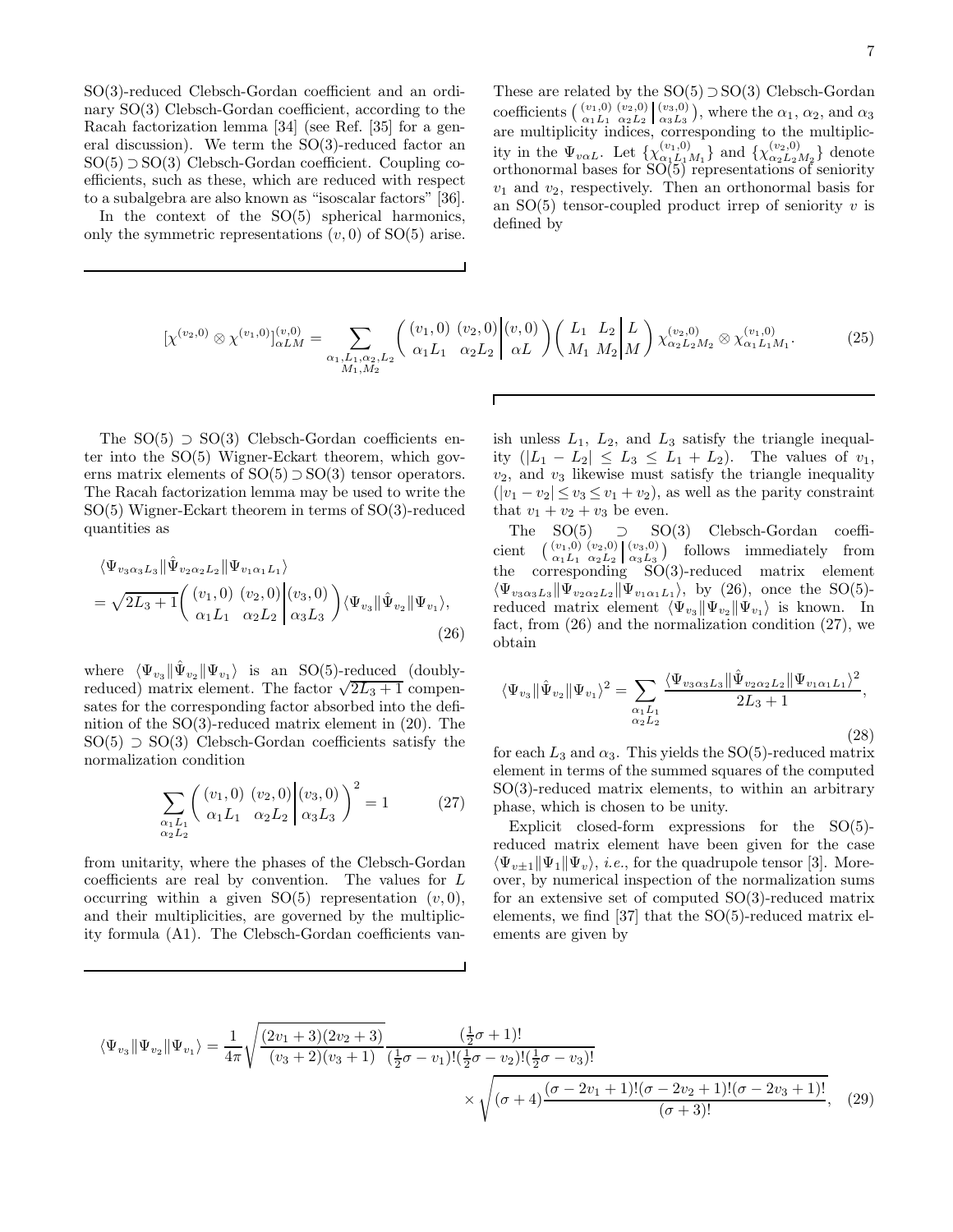with  $\sigma \equiv (v_1 + v_2 + v_3)$ . This conjectured expression has been verified exhaustively for all combinations of values for  $v_1$ ,  $v_2$ , and  $v_3$  likely to be considered in nuclear collective model calculations. However, we stress that is has not been proved in full generality. Use of the expression (29) for  $\langle \Psi_{v_3} \Vert \Psi_{v_2} \Vert \Psi_{v_1} \rangle$  in the SO(5) Wigner-Eckart theorem (26) allows each  $SO(5) \supset SO(3)$  Clebsch-Gordan coefficients to be extracted directly from the corresponding SO(3)-reduced matrix elements (24), without the need to calculate matrix elements for all  $L_1$  and  $L_2$ values involved in the normalization condition (27). [The use of (29) in the code is described in Sec. 4.2.] The validity of the conjecture, for given  $v_1$ ,  $v_2$ , and  $v_3$ , may be established by calculating the normalization sum for the underlying computed SO(3)-reduced matrix elements or, equivalently, by explicitly verifying that the extracted coefficients satisfy (27).

The  $SO(5) \supset SO(3)$  Clebsch-Gordan coefficients obey symmetry relations [10]

$$
\begin{pmatrix}\n(v_2,0) & (v_1,0) & (v_3,0) \\
\alpha_2 L_2 & \alpha_1 L_1 & \alpha_3 L_3\n\end{pmatrix}
$$
\n
$$
= (-)^{L_1 + L_2 - L_3} \begin{pmatrix}\n(v_1,0) & (v_2,0) & (v_3,0) \\
\alpha_1 L_1 & \alpha_2 L_2 & \alpha_3 L_3\n\end{pmatrix}
$$
\n(30)

and

$$
\begin{pmatrix}\n(v_3, 0) & (v_2, 0) & (v_1, 0) \\
\alpha_3 L_3 & \alpha_2 L_2 & \alpha_1 L_1\n\end{pmatrix} = (-)^{L_1 + L_2 - L_3}
$$
\n
$$
\times \sqrt{\frac{d_{v_1}(2L_3 + 1)}{d_{v_3}(2L_1 + 1)}} \begin{pmatrix}\n(v_1, 0) & (v_2, 0) & (v_3, 0) \\
\alpha_1 L_1 & \alpha_2 L_2 & \alpha_3 L_3\n\end{pmatrix},
$$
\n(31)

where  $d_v = \frac{1}{6}(v+1)(v+2)(2v+3)$  is the dimension of the  $SO(5)$  representation  $(v, 0)$ , obtained from the Weyl formula (e.g., Ref. [35]). Hence, it is only necessary to calculate the Clebsch-Gordan coefficient for one permutation of  $(v_1, v_2, v_3)$ .

#### 3. IMPLEMENTATION

#### 3.1. Overview

The computer code for construction of  $SO(5) \supset SO(3)$ spherical harmonics and calculation of  $SO(5) \supset SO(3)$ Clebsch-Gordan coefficients is implemented as a set of packages for Mathematica 6 [15]. Mathematica provides native support for symbolic arithmetic. In the present context, this allows all calculations to be carried out exactly, in terms of expressions involving square roots of rational numbers.

The basic algorithm for the calculation of SO(5) ⊃ SO(3) Clebsch-Gordan coefficients, as described in Sec. 2, involves three main computational tasks:

(1) construction of the monomials (12) comprising the basis of highest-weight functions,

- (2) calculation of the overlaps (11) of these monomials, as needed for the orthonormalization process, and
- (3) calculation of triple overlaps (24), as needed for the  $SO(5)$  ⊃  $SO(3)$  Clebsch-Gordan coefficients.

For practical implementation, two algorithmic refinements are made to this scheme. These relate to the internal representation of the functions  $F_K(\gamma)$  (Sec. 3.2) and to the recognition (and full utilization) of extensive redundancies among the calculations involved in evaluating different triple overlap integrals (Sec. 3.3). Together, an efficient treatment of these aspects of the implementation extends the range of applicability of the method (for calculation in exact arithmetic) from a maximal seniority of approximately 10 to seniorities of  $\gtrsim$  100, thereby easily yielding more than sufficient SO(5) ⊃ SO(3) Clebsch-Gordan coefficients for nuclear structure calculations.

To understand the considerations underlying the efficient implementation of the algorithm, let us more closely consider the structure of the calculation. The computationally most demanding task is evaluation of the overlap or triple overlap integrals in the  $\Phi_{NtL}$  basis. Recall that this involves first constructing the function of  $\gamma$  appearing in the integrand of (11) or (24) and then evaluating the integral with respect to  $\gamma$ . The integrand is built from the generating functions (15), using (12) and (17). The integrand is thus a polynomial in the trigonometric functions  $\cos \gamma$ ,  $\sin \gamma$ ,  $\cos 2\gamma$ ,  $\sin 2\gamma$ ,  $\cos 3\gamma$ , and  $\sin 3\gamma$  or, therefore, by multiple-angle identities, a polynomial in  $\cos \gamma$  and  $\sin \gamma$ . For the overlap  $\langle \Phi_{N_2t_2LM} | \Phi_{N_1t_1LM} \rangle$ , the resulting polynomial requires powers of  $\cos \gamma$  and  $\sin \gamma$  as high as  $N_1 + N_2$ , or, for the triple overlap  $\langle \Phi_{N_3t_3L_3} | \hat{\Phi}_{N_2t_2L_2} | \Phi_{N_1t_1L_1} \rangle$ , as high as  $N_1 + N_2 + N_3$ . The integral may be evaluated exactly, but simplification of the polynomial and integration with standard symbolic algebra software becomes prohibitively inefficient for the construction of spherical harmonics with  $v \gtrsim 10$ . Alternatively, attempts at bruteforce numerical integration are hampered by the highlyoscillatory nature of such polynomials in trigonometric functions. Thus, it is seen that evaluation of the overlap integrals is the defining computational challenge.

An effective solution arises from the realization that any polynomial of degree n in  $\cos \gamma$  and  $\sin \gamma$  can be decomposed as a finite sum of exponentials

$$
f(\gamma) = \sum_{k=-n}^{n} a_k e^{ik\gamma},
$$
 (32)

i.e., as a finite Fourier series, of degree n. Integration of exponentials is trivial. Such a Fourier expansion method was, in fact, used in the final version of the code used to calculate the Clebsch-Gordan coefficients tabulated in Ref. [10]. In the present implementation, from the very beginning of the calculation, we simply represent all  $F_K(\gamma)$  coefficients, starting with those of the integrity basis functions (15), as finite Fourier series (32). That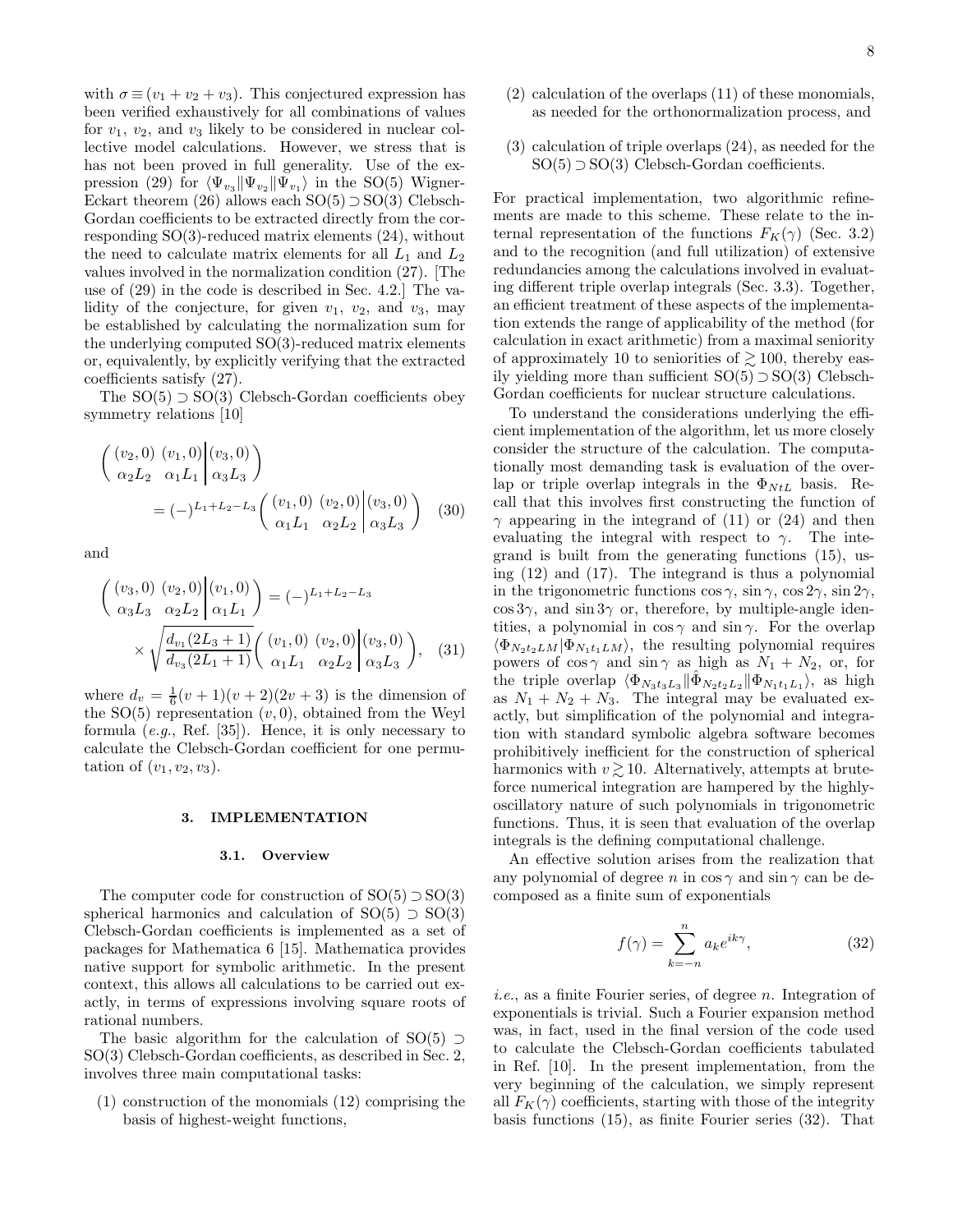is, every function is replaced by a list of Fourier coefficients  $\{a_{-n}, \ldots, a_0, \ldots, a_n\}$ . Then, when the integrand in (11) or (24) is constructed as a function of  $\gamma$ , it is already manifestly Fourier expanded, and the  $\gamma$  integration is straightforward.

## 3.2. Fourier series representation of functions

When the functions of  $\gamma$  are represented as Fourier sums (32), there are three basic arithmetic operations which must be carried out on the corresponding sets of Fourier coefficients. Addition of two functions  $f(\gamma)$ and  $g(\gamma)$  is accomplished by addition of their Fourier coefficients. Multiplication of a function by a constant is simply accomplished by multiplication of the coefficients by that constant. Multiplication of two functions  $f(\gamma)$  and  $g(\gamma)$  by each other gives rise to a convolution of the coefficients. Specifically, let  $f(\gamma)$  and  $g(\gamma)$ be given by Fourier sums  $f(\gamma) = \sum_{r=-m}^{m} a_r (e^{i\gamma})^r$  and  $g(\gamma) = \sum_{s=-n}^{n} b_s (e^{i\gamma})^s$ . Expanding the product and collecting like powers of  $e^{i\gamma}$  yields the product rule

$$
f(\gamma)g(\gamma) = \sum_{k=-(m+n)}^{m+n} c_k (e^{i\gamma})^k
$$
 (33)

with the new Fourier coefficients given by

$$
c_k = \sum_{t=\max(-2m-k, -2n+k)}^{\min(2m-k, 2n+k)} a_{\frac{1}{2}(k+t)} b_{\frac{1}{2}(k-t)}.
$$
 (34)

This is essentially the Fourier convolution theorem, in discrete form.

For real-valued functions which are even in  $\gamma$ , the coefficients  $a_k$  are pure real and obey the symmetry condition  $a_{-k} = a_k$ . Similarly, for odd real-valued functions, the coefficients are pure imaginary and obey the symmetry  $a_{-k} = -a_k$ . For instance, the functions arising in the definition of the generating functions (15) are  $\cos m\gamma = [(e^{+i\gamma})^m + (e^{-i\gamma})^m]/2$  and  $\sin m\gamma = [(e^{+i\gamma})^m (e^{-i\gamma})^m]/(2i)$ , which are even and odd, respectively. In either case, only coefficients with  $k \geq 0$  need be stored, and only real-valued coefficients are required, provided a factor of  $i$  is absorbed into the definition of the series for odd functions.

Thus, we use the representation

$$
f(\gamma) = \left(\frac{1}{i}\right)^g \sum_{k=0}^n \frac{a_k}{1 + \delta_k} [(e^{+i\gamma})^k + (-)^g (e^{-i\gamma})^k], \quad (35)
$$

with  $g = 0$  for even functions and  $g = 1$  for odd functions. This is effectively a Fourier cosine series or a Fourier sine series, for the even and odd cases, respectively.

The definite integrals needed for the calculation are of the form  $\int_0^{\pi/3} f(\gamma) d\gamma$ . Moreover, only odd integrands

 $(g = 1)$  arise in the problem. The definite integral of an odd series (35) on the "sector"  $0 \le \gamma \le \pi/3$  is

$$
\int_0^{\pi/3} f(\gamma) d\gamma = \sum_{k=1}^n \frac{2a_k}{k} \left[ 1 - \cos \frac{(k \mod 6)\pi}{3} \right].
$$
 (36)

Evaluation of this sum requires only a limited set of trigonometric values, namely,  $\cos k\pi/3$   $(k = 0, 1, ..., 5)$ .

The necessary definitions for working with Fourier representations of functions are contained in the subpackage FourierSum. The Fourier sum (35) is represented symbolically by the expression

```
FourierSum[BohrGamma, g, \{a_0, a_1, \ldots, a_n\}],
```
where g indicates the symmetry  $(q = 0 \text{ or } 1)$ , and the  $a_k$ are the real-valued Fourier coefficients as defined in (35). (The tag BohrGamma simply serves to indicate that the argument is  $\gamma$ , since the package allows for more general possibilities.) Thus, for example,  $\cos 2\gamma$  is represented as

```
FourierSum[BohrGamma,0,{0,0,1/2}] .
```
The coefficients which arise in the present calculations are rational numbers or square roots of rational numbers, and they are maintained as exact symbolic expressions throughout the calculation.

The package defines addition of two FourierSum expressions, multiplication by a constant, and multiplication of two FourierSum expressions as extensions to the usual Mathematica + and \* operations. The function IntegrateSector $[r, f]$  returns the integral given in (36). The function FourierSumToTrig[ $f$ ] is also provided, to convert FourierSum expressions back into ordinary symbolic expressions in terms of trigonometric functions.

## 3.3. Evaluation of matrix elements

The task of computing matrix elements (triple overlap integrals) of the  $SO(5) \supset SO(3)$  spherical harmonics is most conveniently carried out by first calculating the matrix elements of the original monomial basis functions  $\Phi_{NtL}$ , that is, the  $\langle \Phi_{N_3t_3L_3} | \hat{\Phi}_{N_2t_2L_2} | \Phi_{N_1t_1L_1} \rangle$ . The desired matrix elements  $\langle \Psi_{v_3\alpha_3L_3} \Vert \hat{\Psi}_{v_2\alpha_2L_2} \Vert \Psi_{v_1\alpha_1L_1} \rangle$  in the orthonormal spherical harmonic basis then follow immediately from the Gram-Schmidt transformation (18). It is simplest to write this using the counting index labeling within an L-space, as

$$
\langle \Psi_{L_3 i_3} \| \hat{\Psi}_{L_2 i_2} \| \Psi_{L_1 i_1} \rangle =
$$
  

$$
\sum_{j_1 j_2 j_3} T_{L_3 i_3 j_3} T_{L_2 i_2 j_2} T_{L_1 i_1 j_1} \langle \Phi_{L_3 j_3} \| \hat{\Phi}_{L_2 j_2} \| \Phi_{L_1 j_1} \rangle. \quad (37)
$$

As described in the preceding section, we have transformed the relatively intractable integration problem into the more manageable task of constructing products of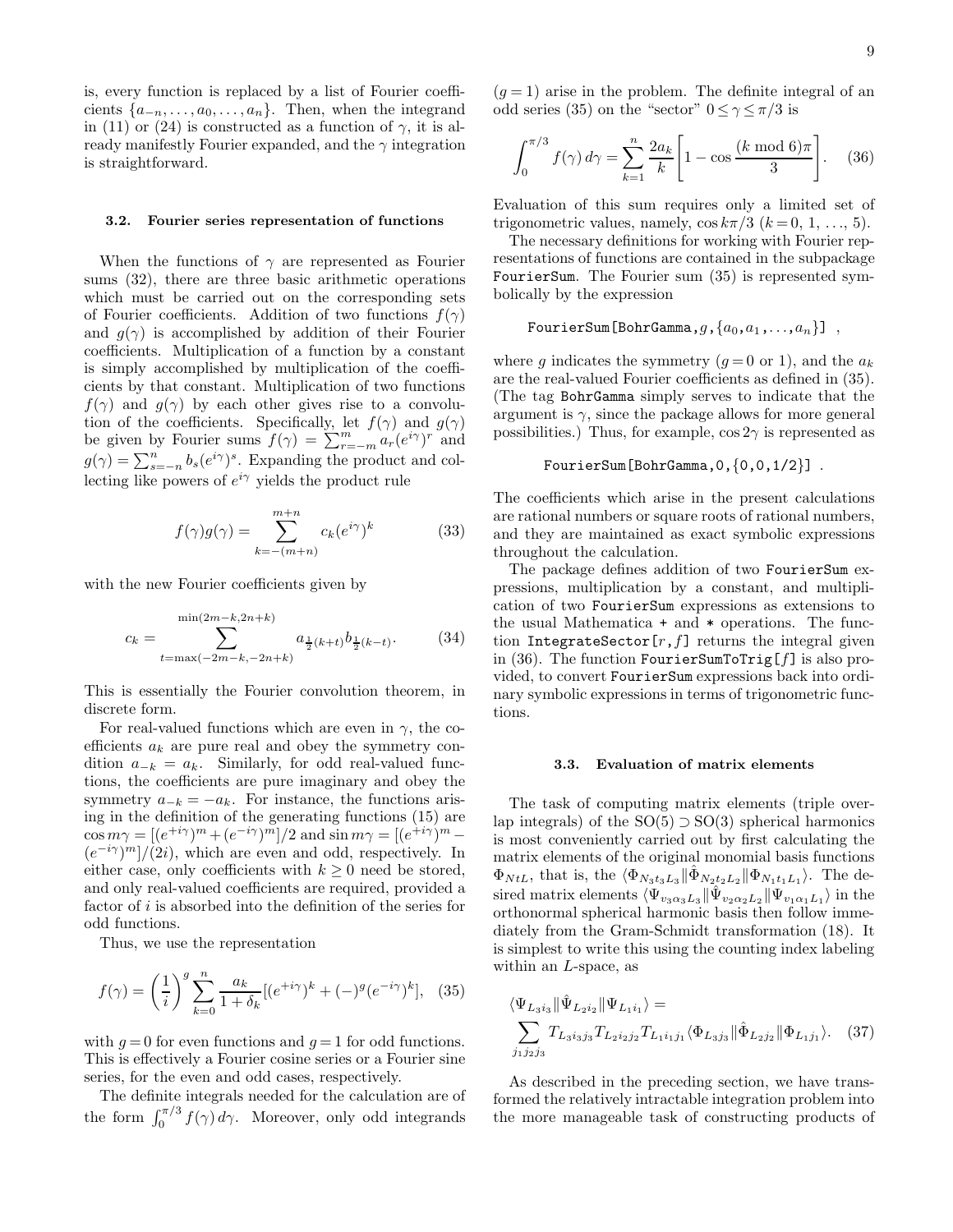$F_K(\gamma)$  functions in Fourier representation. Therefore, the computational burden now lies primarily in evaluating the discrete Fourier convolutions (33–34). Although the operations involved are in principle simple arithmetic, the number of iterations required for a single convolution is substantial, growing as the square of the degrees of the Fourier sums involved, and the arithmetic itself involves symbolic simplification of expressions involving square roots of rational numbers.

The challenge, therefore, lies in minimizing the number and complexity of the Fourier convolutions which must be evaluated. The problem is best approached by noting that the matrix elements are not to be calculated singly, but rather in aggregate, that is, as the set of all matrix elements of an operator  $\Phi_{N_2t_2L_2}$  between L-spaces  $L_1$  and  $L_3$ . The integrand in the expression (24) for the matrix element is a sum over products of  $F_K(\gamma)$  functions, and products of the exact same pairs of  $F_K(\gamma)$  functions arise, redundantly, in the evaluation of many different matrix elements.

A few straightforward observations allow us to remove these calculational redundancies. Most obviously, every matrix element  $\langle \Phi_{N_3t_3L_3} \| \hat{\Phi}_{N_2t_2L_2} \| \Phi_{N_1t_1L_1} \rangle$  involving the same ket  $|\Phi_{N_1t_1L_1}\rangle$  and operator  $\hat{\Phi}_{N_2t_2L_2}$  will also involve the same products between  $F_K(\gamma)$  functions from  $\Phi_{N_1t_1L_1}(\gamma,\Omega)$  and  $\Phi_{N_2t_2L_2}(\gamma,\Omega)$ . In the notation of (21), it is therefore advantageous to calculate the coupled action of  $\hat{\Phi}_{N_2t_2L_2}$  on any given  $|\Phi_{N_1t_1L_1}\rangle$ , namely,  $\left[ \hat{\Phi}_{N_2t_2L_2} \times |\Phi_{N_1t_1L_1} \rangle \right]^{(L_3)}$ , only once, and to reuse this intermediate result for the matrix element with each bra  $\langle \Phi_{N_3t_3L_3} |.$ 

More significant, though, is the observation that all powers of  $\Phi_3 \propto \cos 3\gamma$  factor out of the summations in (21). (This will be more clearly apparent below.) Thus, the integrands involved in the calculation of many different  $\langle \Phi_{N_3t_3L_3} \| \hat{\Phi}_{N_2t_2L_2} \| \Phi_{N_1t_1L_1} \rangle$ , sharing the same total label  $t = t_1 + t_2 + t_3$ , are actually identical. Even greater reduction in the number of convolutions needed is obtained by first evaluating the integrand only for those monomials involving no powers of  $\Phi_3$  ( $t_1 = t_2$  =  $t_3 = 0$ ) and only then multiplying by the relevant power  $(\cos 3\gamma)^t$ .

In practice, the entire process is based on operations involving the coefficient functions  $F_K(\gamma)$  which describe functions on  $S_4$ , as in (7). The relevant definitions are provided by the subpackage WignerDSum. A function on  $S_4$  is represented as the expression

# $\mathtt{WignerDSum}\left[L\,,\{F_0,F_2\,,\ldots,F_{\lfloor L\rfloor_2}\}\right]\, \ ,$

where L is the angular momentum and  $\lfloor L \rfloor_2$  denotes the greatest even integer less than or equal to L. The  $F_K$ , in turn, are FourierSum expressions (Sec. 3.2). Thus, for example, the generating function  $\Phi_1$  from (15) is represented by

```
WignerDSum[2,{
  FourierSum[BohrGamma,0,{0,1/2}],
  FourierSum[BohrGamma,1,{0,1/2}]
\}] .
```
Operations of addition of two functions and multiplication by a constant are readily defined, by entry-wise operations on the lists of  $F_K(\gamma)$  coefficients. These operations are defined by the package as extensions to the usual Mathematica + and \* operations.

To obtain the coupled action  $[\hat{\Phi}_{N_2t_2L_2} \times |\Phi_{N_1t_1L_1}\rangle]^{(L_3)}$ , we evaluate the coupled product  $[\Phi_{N_2t_2L_2}(\gamma,\Omega) \times$  $\Phi_{N_1t_1L_1}(\gamma,\Omega)]^{(L_3)}$ . The calculation follows in a straightforward fashion from the coupling rule (23) for the functions  $\xi_K^{(L)}$ The coupling operation is provided by the WignerDSum package as the function TensorCouple[ $\Psi_1, \Psi_2, L$ ].<br>However, the monon

However, the monomials  $\Phi_{N_2t_2L_2}(\gamma,\Omega)$  and  $\Phi_{N_1t_1L_1}(\gamma,\Omega)$  must first themselves be constructed, from the definition (12). As noted in Sec. 2.3, multiplication of highest-weight functions is identical to stretched  $(L = L_1 + L_2)$  tensor coupling. The stretched product rule (17) is simply the  $L = L_1 + L_2$  special case of the more general coupling rule (23) for the  $\xi_K^{(L)}$ . Therefore, the  $\Phi_{NtL}$  are also constructed in the code by use of this same function TensorCouple, as

$$
\Phi_{NtL} = \left[ \left[ \Phi_1^{(2)} \right]^{n_1} \times \left[ \Phi_2^{(2)} \right]^{n_2} \times \left[ \Phi_3^{(0)} \right]^{n_3} \times \left[ \Phi_4^{(3)} \right]^{n_4} \right]^{(L)},
$$
\n(38)

where  $\Phi_1^{(2)}$  is the tensor with highest-weight component  $\Phi_1(\gamma, \Omega)$ , etc., and  $L = 2n_1 + 2n_2 + 3n_4$  (Sec. 2.3). To complete the calculation of the matrix element, the overlap with  $\langle \Phi_{N_3t_3L_3} |$  must be evaluated. In fact, the function TensorCouple also suffices for this purpose. The sum of products of  $F_K(\gamma)$  arising in the overlap integral (11) is readily expressed in coupled form. By the coupling rule (23),

$$
[\Psi_2^{(L)} \times \Psi_1^{(L)}]_0^{(0)} = \frac{2}{(2L+1)^{1/2}} \sum_{\substack{K=0 \text{even}}}^{L} F_{1K}(\gamma) F_{2K}(\gamma).
$$
\n(39)

This follows from the basic expression for  $L =$ 0 Clebsch-Gordan coefficients, much like the usual scalar product result  $[T_2^{(L)} \times T_1^{(L)}]_0^{(0)} = (-)^L (2L +$  $(1)^{-1/2} \sum_M (-)^M T_{1\,M}^{(L)} T_{2-M}^{(L)}.$ 

It remains then to carry out the integration over  $\gamma$ , by use of IntegrateSector (Sec. 3.2). If we define  $\langle f(\gamma) \rangle \equiv$  $8\pi^2 \int_0^{\pi/3} f(\gamma) \sin 3\gamma \, d\gamma$ , where the factor of  $8\pi^2$  results from the integration over Euler angles, then the reduced matrix element deduced from the overlap (21) is simply

$$
\langle \Phi_{N_3t_3L_3} \| \Phi_{N_2t_2L_2} \| \Phi_{N_1t_1L_1} \rangle
$$
  
= 
$$
\langle [\Phi_{N_3t_3L_3} \times (\Phi_{N_2t_2L_2} \times \Phi_{N_1t_1L_1})^{(L_3)}]_0^{(0)} \rangle.
$$
 (40)

Expressing the overlap in terms of a coupled product does not change the underlying calculation (and at most affords a convenient economy of coding). However, this formulation does permit the factorization of  $(\cos 3\gamma)^t$ from the integrand to be expressed in an especially symmetric (and explicit) form. Observe that  $\Phi_3^{(0)} \propto \cos 3\gamma$  is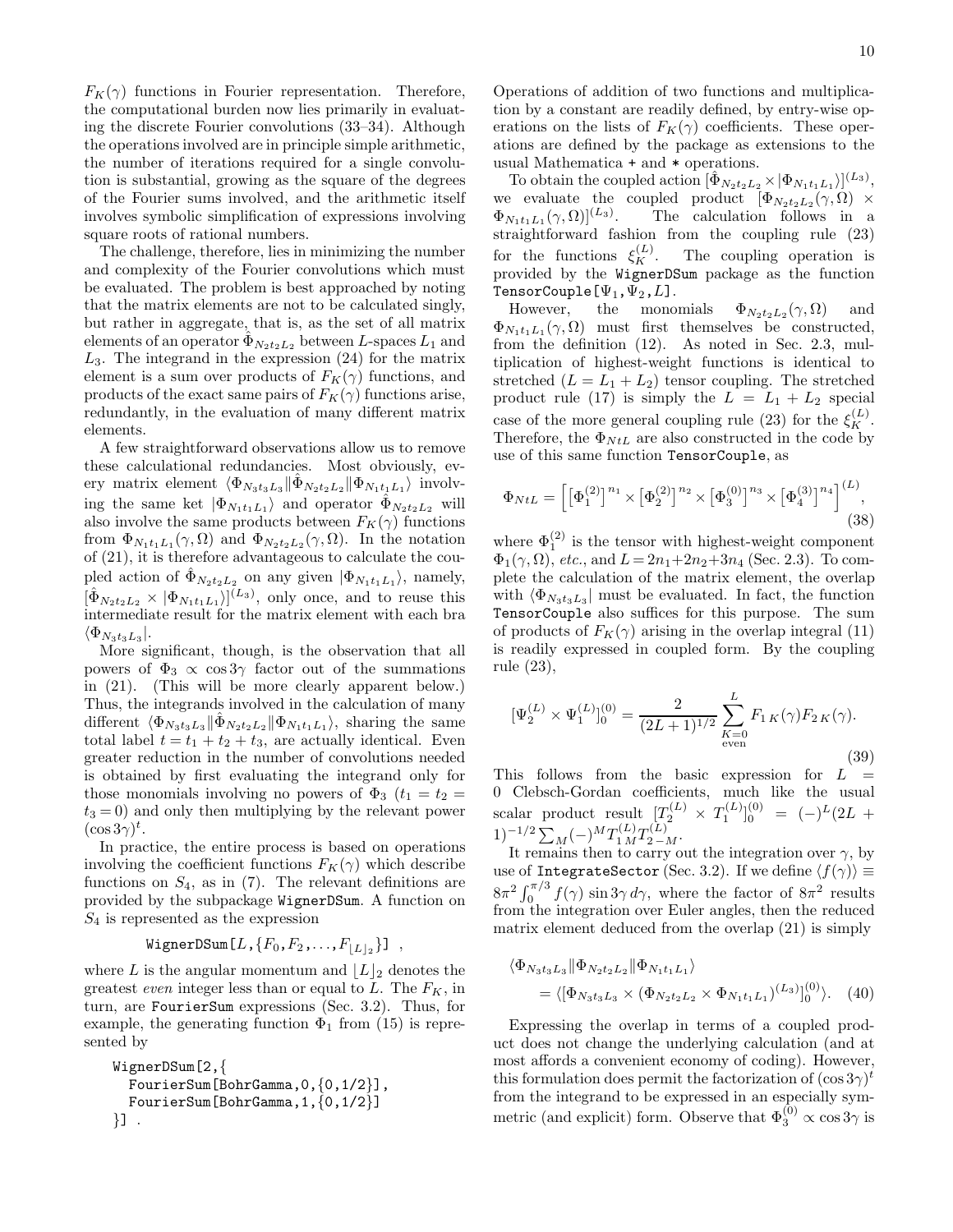a scalar, and, therefore, unlike the other generating functions, it factors out of the coupled product defining the monomial in (38), and subsequently out of the couplings in the zero-coupled product in (40). Hence, if we label each of the monomials by its exponents with respect to each of the generating functions, the integral factorizes as

$$
\begin{aligned} \left[\Phi^{(L_3)}_{[n'_1,n'_2,n'_3,n'_4]} \times \left(\Phi^{(L_2)}_{[\nu_1,\nu_2,\nu_3,\nu_4]} \times \Phi^{(L_1)}_{[n_1,n_2,n_3,n_4]}\right)^{(L_3)}\right]_0^{(0)} \\ = \left[\Phi^{(L_3)}_{[n'_1,n'_2,0,n'_4]} \times \left(\Phi^{(L_2)}_{[\nu_1,\nu_2,0,\nu_4]} \times \Phi^{(L_1)}_{[n_1,n_2,0,n_4]}\right)^{(L_3)}\right]_0^{(0)} \\ &\times \Phi_{[0,0,t,0]}, \quad (41) \end{aligned}
$$

where  $t = n'_3 + \nu_3 + n_3$  is the *total* exponent of  $\Phi_3^{(0)}$ occurring in the product. Note that only monomials of the form  $\Phi_{[n_1,n_2,0,n_4]}$ , with  $n_3=0$ , are actually needed in the calculation, along with  $\Phi_{[0,0,t,0]} = (\sqrt{2} \cos 3\gamma)^t$ .

The mechanics of the optimized calculation of matrix elements therefore proceed as follows. The monomials  $\Phi_{[n_1,n_2,0,n_4]}$  are constructed by (38). To eliminate redundancy, this is done recursively, that is, by multiplication of the monomial of one lower degree in  $n_1$ ,  $n_2$ , or  $n_4$  by the appropriate generating function, and all the intermediate results are cached. Then the successive coupled products in (41) are constructed and cached:  $\big(\Phi^{(L_2)}_{[\nu_1,\nu_2,0,\nu_4]}\times\Phi^{(L_1)}_{[n_1,r]}$  $\binom{(L_1)}{[n_1,n_2,0,n_4]}^{(L_3)}$  (stage I),  $\left[\Phi^{(L_3)}_{[n'_1,n'_2,0,n'_4]}\right]$   $\times$  $\big(\Phi^{(L_2)}_{[\nu_1,\nu_2,0,\nu_4]}\times \Phi^{(L_1)}_{[n_1,n]}$  $\binom{(L_1)}{[n_1,n_2,0,n_4]}^{(L_3)}$   $\binom{(0)}{0}$  (stage II), and finally the full integrand with  $\Phi_{[0,0,t,0]}$  included (stage III).

For matrix elements within an L-space, Hermiticity reduces the number of independent matrix elements nearly by half. Since, under complex conjugation,  $\Phi_{NtL}$  satisfies  $\Phi_{NtLM}^* = (-)^{L-M} \Phi_{NtL-M}$ , it follows [26] that

$$
\langle \Phi_{N_3 t_3 L_3} \| \hat{\Phi}_{N_2 t_2 L_2} \| \Phi_{N_1 t_1 L_1} \rangle
$$
  
=  $(-)^{L_3 + L_2 - L_1} \langle \Phi_{N_1 t_1 L_1} \| \hat{\Phi}_{N_2 t_2 L_2} \| \Phi_{N_3 t_3 L_3} \rangle^*$ . (42)

As a specific example of the computational savings provided by the caching of intermediate products, consider the calculation of matrix elements of  $\Phi_{112} \propto \mathcal{Q}$  within the space  $L_1 = L_3 = 40$ , for all monomials of degree ≤ 50. [This calculation yields the SO(5) ⊃ SO(3) Clebsch-Gordan coefficients with  $v_2 = 1$  and  $L_2 = 2$ , for all  $v_1$  and  $v_3 \leq 50$ . There are  $D_{50,40} = 154$  basis functions and thus 23 716 matrix elements to be calculated, or 11 935 after the relation (42) is taken into account. Evaluation of the coupled action of  $\Phi_{112}$  (stage I) involves only 21 couplings, since the coupling is only carried out for basis functions with  $n_3 = 0$ . Evaluation of the scalar couplings (stage II) constitutes the bulk of the calculation. Whereas each of the couplings evaluated in stage I involves a low-L, low-degree factor  $(\Phi_{112})$ , in stage II both factors,  $\Phi_{[n'_1,n'_2,0,n'_4]}^{(L_3)}$  and  $(\Phi_{[\nu_1,\nu_2,0,\nu_4]}^{(L_2)} \times \Phi_{[n_1,n'_2,0,n'_4]}^{(L_1)}$  $(L_1)$ <br>  $[n_1, n_2, 0, n_4]$ <sup> $(L_3)$ </sup>, are typically of high L (hence each contains many  $F_K$ terms) and high degree with respect to  $\gamma$  (hence many terms are involved in the Fourier sums). A total of 231



FIG. 2: Basis sizes and corresponding execution times, for calculating the matrix elements of  $\Psi_{112} \propto Q$  between the spherical harmonics with  $v \leq 50$ . (a) The number of basis functions  $D_{v_{\text{max}}L}$  ( $v_{\text{max}} = 50$ ), for L even. (b) Time for evaluating the matrix elements within a single L-space  $(L_1 = L_3 \equiv L)$ , again only shown for  $L$  even. (The basis dimensions and, consequently, execution times are significantly smaller for L odd.) All times are for calculations carried out under Mathematica 6 for Linux, running on a 2.2 GHz Advanced Micro Devices Opteron processor.

such couplings are necessary. Many more distinct expressions, namely, 3001, must be evaluated at stage III, but each entails only a single multiplication of scalar functions (Fourier convolution) and is therefore not computationally intensive.

Total execution times for evaluation of these matrix elements within each L-space, as well as the dimensions of these spaces, are shown in Fig. 2. It is seen that calculations for higher L are essentially more demanding than those for lower L, even if the bases for the L-spaces are of the same size. For higher L, a larger number of  $F_K$  terms are involved in each calculation. Furthermore, the basis monomials tend to involve higher powers of those generating functions which carry angular momentum  $(\Phi_1^{(2)},$  $\Phi_2^{(2)}$ , and  $\Phi_4^{(3)}$ ), in preference to  $\Phi_3^{(0)}$ , lessening the extent to which the optimizations discussed above can simplify the calculation.

The full, optimized process of evaluating the matrix elements of a monomial  $\Phi_{N_2t_2L_2}$  between two L-spaces  $L_1$  and  $L_3$  is carried out by the function CalculateMonomialMatrix. The considerations just described also apply to eliminating redundancies in the evaluation of the overlaps needed for the orthonormalization process.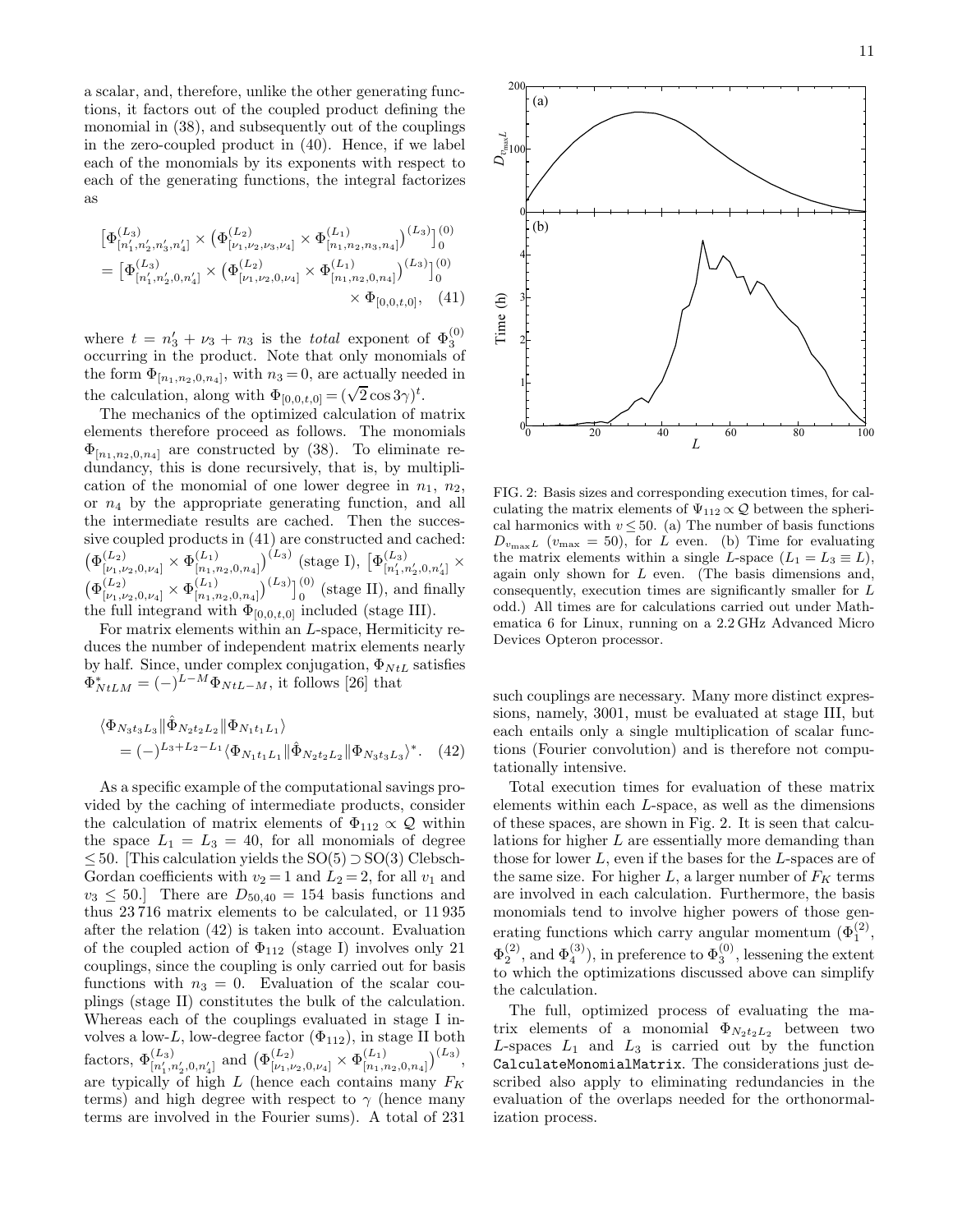## 4.1. Installation

The Computer Physics Communications Program Library deposit associated with this article contains Mathematica package files GammaHarmonic.m, FourierSum.m, WignerDSum.m, GramSchmidt.m, and Cache.m, in ASCII text format. Annotated code is included for the packages in both Mathematica notebook format and Portable Document Format. The deposit also includes a Mathematica notebook demonstrating the use of the code (Example.nb) and example output files containing tabulations of Clebsch-Gordan coefficients (see Sec. 4.2).

All package files must be placed in a directory in the Mathematica file search path, as explained in the Mathematica documentation [15], or else in the current working directory for Mathematica. The package GammaHarmonic must then be loaded, by evaluating Get["GammaHarmonic'"], as demonstrated in Example.nb.

## 4.2. Instructions

The GammaHarmonic package provides calculation control functions to carry out the several steps involved in constructing and tabulating a set of  $SO(5) \supset SO(3)$ Clebsch-Gordan coefficients. The syntax for each of the control functions is given in Table II. Here, we provide basic instructions for carrying out these calculational tasks. A worked example, with sample input and output, is given in the Mathematica notebook Example.nb.

(1) The labeling scheme for the basis monomials must first be set up, using ConstructQNSet (see Table II for the appropriate syntax). This function assembles and stores a list of  $(N, L, t, K)$  labels for the monomials  $(N \leq$  $v_{\text{max}}$ ) spanning each L-space ( $L \le L_{\text{max}}$ ) [38].

(2) The necessary monomials  $\Phi_{NtL}$  for the calculation must be constructed, with ConstructMonomials. Only monomials with  $n_3 = 0$  are evaluated, for the reasons discussed in Sec. 3.3.

(3) The function ConstructMonomialMatrices is then used to construct matrix elements  $\langle \Phi_{L_3i_3} | \hat{\Phi}_{L_2i_2} | \Phi_{L_1i_1} \rangle$ in the monomial basis, by the process discussed in Sec. 3.3. The function calculates all matrix elements for a given  $L_2$  and  $i_2$ , between all L-spaces  $L_1$  and  $L_3$ , up to  $L_{\text{max}}$ , subject to the triangle inequality. This calculation should be carried out for any  $(L_2, i_2)$  which contribute, in (37), to the final spherical harmonic matrix elements of interest. For nuclear structure applications, these would typically include  $(L_2, i_2) = (2, 1)$ , for the electric quadrupole operator, and  $(L_2, i_2) = (0, 2)$ , needed for  $\cos^n 3\gamma$  contributions to the potential in the Hamiltonian. The calculation must also be carried out for  $(L_2, i_2) = (0, 1)$ , *i.e.*, for the identity operator  $\Phi_{010}$ , since this provides the overlaps needed for the Gram-Schmidt

orthonormalization.

(4) The function ConstructBasisGST must be used to generate the Gram-Schmidt transformation coefficients  $T_{Lij}$ .

(5) Finally, the function ConstructBasisMatrices is used to calculate the reduced matrix elements  $\langle \Psi_{L_3i_3} \Vert \hat{\Psi}_{L_2i_2} \Vert \Psi_{L_1i_1} \rangle$  of the spherical harmonics, by Gram-Schmidt transformation (37) of the previouslycalculated monomial matrix elements.

The  $SO(5) \supset SO(3)$  Clebsch-Gordan coefficients follow from these computed SO(3)-reduced matrix elements, by the SO(5) Wigner-Eckart theorem (26) and the normalization condition (27), as described in Sec. 2.5. Individual Clebsch-Gordan coefficients may be accessed with the function S05C1ebschGordan $[v_{\rm max},$  ${v_1, L_1, \alpha_1}, {v_2, L_2, \alpha_2}, {v_3, L_3, \alpha_3}.$  So that the coefficients can be extracted independently, without requiring computation of matrix elements for all  $L_1$  and  $L_2$ values encountered in the normalization sum (27), the function SO5ClebschGordan directly applies the expression (29) for the SO(5)-reduced matrix element in the SO(5) Wigner-Eckart theorem.

The function WriteSO5CGTable outputs a tabulation of SO(5) ⊃ SO(3) Clebsch-Gordan coefficients sharing the same  $v_2$ ,  $\alpha_2$ , and  $L_2$ . These correspond to spherical harmonic matrix elements sharing the same  $\hat{\Psi}_{v_2 \alpha_2 L_2}$ . Coefficients are listed in order of increasing  $L_3$ ,  $L_1$ ,  $v_3$ ,  $\alpha_3$ ,  $v_1$ , and  $\alpha_1$  (that is, with the last of these indices varying most rapidly). Only coefficients with  $L_1 \leq L_3$  are tabulated, in recognition of the symmetry relation (31), and only those coefficients for which nonzero values are allowed under the  $SO(3)$  triangle inequality and  $SO(5)$ selection rules (Sec. 2.5) are included.

The Clebsch-Gordan coefficients are written both exactly and as floating point numbers. The exact value of a Clebsch-Gordan coefficient can be expressed as the signed square root of a rational number,  $\pm \sqrt{a/b}$ . The magnitude of each value is squared in the output, to eliminate the need for radicals, so the value written is  $\pm a/b$ . Because the numerators and denominators appearing in these rational numbers can be large (exceeding 400 decimal digits, for instance, for  $v_{\text{max}} = 50$ , the floating point value is also given. This is meant to facilitate input by external programs written in languages which do not provide native support for arbitrary-length integers. Each row of the tabulation has the form

$$
v_1 L_1 \alpha_1 v_2 L_2 \alpha_2 v_3 L_3 \alpha_3 x \pm a/b,
$$

where x is the floating point representation of  $\pm a/b$ .

Tabulated coefficients may be read back with ReadSO5CGTable. The corresponding  $SO(3)$ -reduced matrix elements are recovered and stored as matrices Basis-OperatorMatrix $[v_{\text{max}},\{L_2,i_2\},\{L_3,L_1\}]$ , which may then be used, for instance, for ACM calculations in Mathematica. When using the matrix elements calculated by the code, it should be noted that the factor of  $8\pi^2$  which arises from the integration over Euler angles has been suppressed in the actual calculations. (This choice is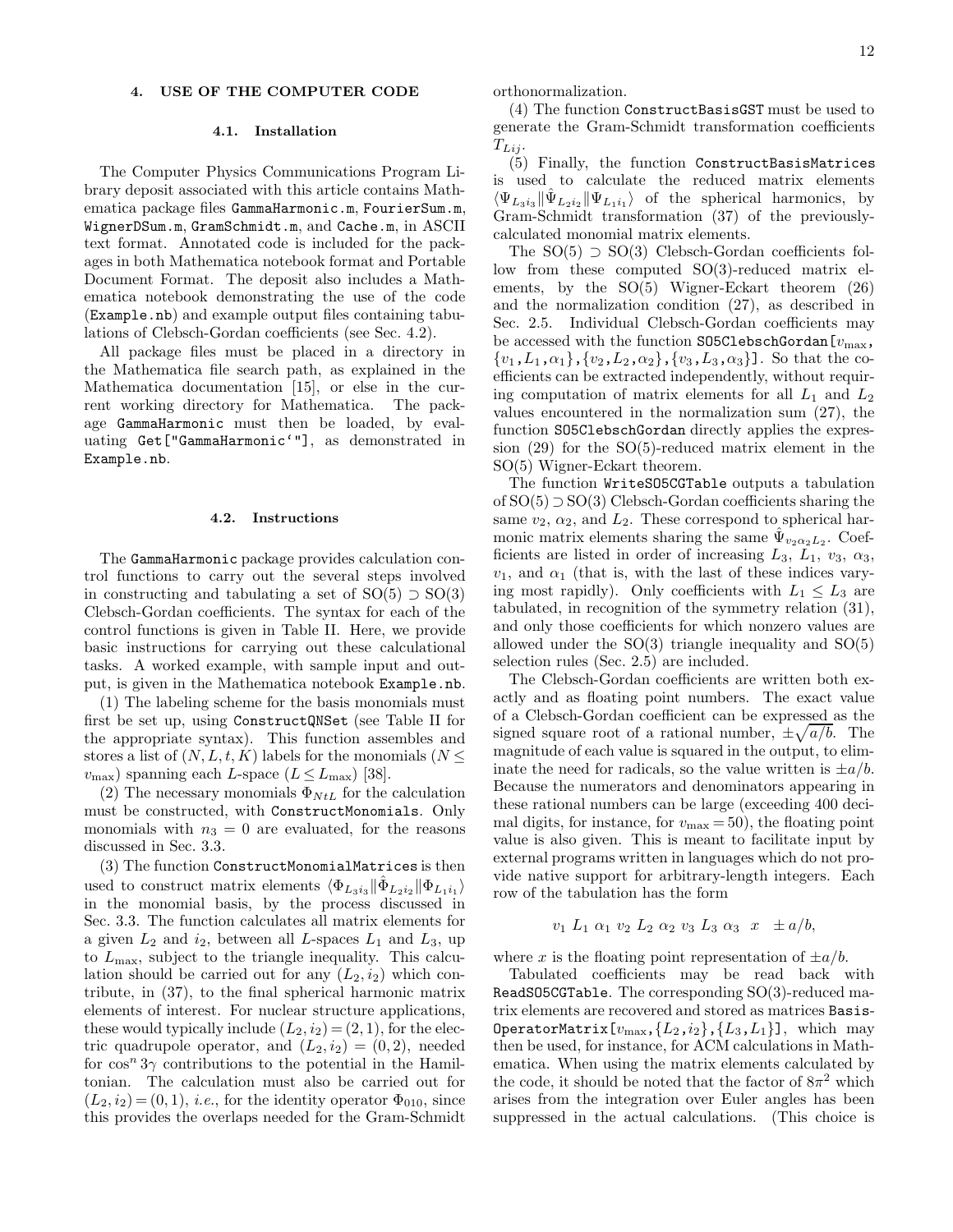TABLE II: Control functions for SO(5) ⊃ SO(3) spherical harmonic and SO(5) ⊃ SO(3) Clebsch-Gordan coefficient generation.

| Function                                                                                    | Description                                                                                                                                                                                           |
|---------------------------------------------------------------------------------------------|-------------------------------------------------------------------------------------------------------------------------------------------------------------------------------------------------------|
| ConstructQNSet $[v_{\rm max}, L_{\rm max}]$                                                 | Constructs a list of monomial $(N, L, t, K)$ labels for each<br>$L$ -space.                                                                                                                           |
| ConstructMonomials $[v_{\max}, L_{\max}]$                                                   | Precaches the $\Phi_{NtL}$ constituting the monomial basis.                                                                                                                                           |
| ConstructMonomialMatrices[ $v_{\text{max}}$ , $L_{\text{max}}$ , $\{L_2, i_2\}$ ]           | Calculates the matrix elements $\langle \Phi_{L_3i_3}   \hat{\Phi}_{L_2i_2}   \Phi_{L_1i_1} \rangle$ in the<br>monomial basis, by evaluation of the triple overlap integrals.                         |
| ConstructBasisGST $[v_{\text{max}}, L_{\text{max}}]$                                        | Constructs the Gram-Schmidt transformation coefficients.                                                                                                                                              |
| ConstructBasisMatrices[ $v_{\text{max}}$ , $L_{\text{max}}$ , $\{L_2, i_2\}$ ]              | Calculates the matrix elements $\langle \Psi_{L_3i_3}   \Psi_{L_2i_2}   \Psi_{L_1i_1} \rangle$ in the<br>spherical harmonic basis, by Gram-Schmidt transformation of<br>the monomial matrix elements. |
| WriteS05CGTable[ $v_{\text{max}}$ , $L_{\text{max}}$ , $\{L_2, i_2\}$ , $\text{filename}$ ] | Writes a tabulation of $SO(5) \supset SO(3)$ Clebsch-Gordan<br>coefficients, as defined in the text, including both the exact<br>rational and floating-point values.                                  |
| ReadS05CGTable $[v_{\max}, L_{\max}, \{L_2, i_2\},$ filename]                               | Reads back a tabulation of $SO(5) \supset SO(3)$ Clebsch-Gordan<br>coefficients, as defined in the text.                                                                                              |

made in order to eliminate the symbol  $\pi$  from input and output.) If the true normalization is desired, all computed matrix elements must be multiplied by  $(8\pi^2)^{-1/2}$ .

Two example tabulations of  $SO(5) \supset SO(3)$  Clebsch-Gordan coefficients are included with the Computer Physics Communications Program Library deposit. These contain coefficients with  $(v_2, L_2) = (1, 2)$  and  $(3, 0)$ [that is,  $(L_2, i_2) = (2, 1)$  and  $(0, 2)$ ], for all seniorities  $v_1$ and  $v_3$  up to  $v_{\text{max}} = 50$  and for all allowed values of  $L_1$ and  $L_3$  at these seniorities  $(L_{\text{max}} = 100)$ . The tabulations are given in the files basis-50-100-cg-2-1.dat and basis-50-100-cg-0-2.dat. (The numerical labels indicate  $v_{\text{max}}$ ,  $L_{\text{max}}$ ,  $L_2$ , and  $i_2$ , respectively.) The tabulated coefficients are of sufficient extent to support basic nuclear structure calculations with the ACM.

Intermediate results may be saved to files at various stages of the calculation, and later retrieved, allowing computations to be resumed or extended [39] at a later time. In particular, monomial matrix elements may be saved with WriteMonomialMatrices and subsequently read back with ReadMonomialMatrices (see Example.nb and the internal program documentation). Similar functions are defined to write and read back the Gram-Schmidt transformation coefficients and to write out the SO(3)-reduced matrix elements of the spherical harmonics in matrix format.

# 4.3. Explicit expressions for the  $SO(5) \supset SO(3)$ spherical harmonics

Explicit expressions for the  $SO(5) \supset SO(3)$  spherical harmonics, as functions of  $\gamma$  and the Euler angles (Table I), are not needed for diagonalization of the collective model Hamiltonian or calculation of transition matrix elements in the ACM framework. The  $SO(5) \supset SO(3)$ Clebsch-Gordan coefficients suffice. However, if ACM calculations are carried out in an  $SU(1,1) \times SO(5)$  basis, probability distributions  $P(\beta, \gamma)$  for the wave functions

in coordinate space can then be obtained by combining the known radial wave functions  $R_n^{\lambda}(\beta)$  [3] and the expressions for the  $\Psi_{v\alpha L}(\gamma, \Omega)$ . The general procedure is given in the appendix of Ref. [9], and example probability distributions may be found in Figs. 3 and 4 of that reference.

The function ConstructBasisWaveFunctions explicitly constructs the spherical harmonics  $\Psi_{v\alpha L}(\gamma, \Omega)$ , by taking linear combinations of the monomials  $\Phi_{NtL}$ , according to the Gram-Schmidt transformation (18). The spherical harmonics may be converted from Fourier representation to symbolic expressions involving trigonometric functions by use of FourierSumToTrig (Sec. 3.2), as demonstrated in Example.nb. A normalization factor of  $(8\pi^2)^{-1/2}$  must be restored in these results, as indicated in Table I, if the true normalization is desired.

## 4.4. Algebraic collective model infrastructure

If ACM calculations are to be carried out within Mathematica, the GammaHarmonic package provides several additional functions which can facilitate this process. As already noted (Sec. 4.2), the package provides the necessary function (ReadSO5CGTable) for input of previously-calculated SO(5) ⊃ SO(3) Clebsch-Gordan coefficients. The function TruncateBasisMatrices may then be used to truncate the stored matrices of SO(3) reduced matrix elements to lower  $v_{\text{max}}$ , in order to reduce the product space dimensions for ACM calculations. The GammaHarmonic package also defines several functions (SO5LSpaceSize, SO5Branching, SO5LSpace-Seniorities, etc.) based on the  $SO(5) \supset SO(3)$  dimension and branching formulas of Appendix A (see the internal program documentation). These functions are of use in indexing the  $SU(1,1) \times SO(5)$  basis functions and constructing the seniority contribution to the kinetic energy operator.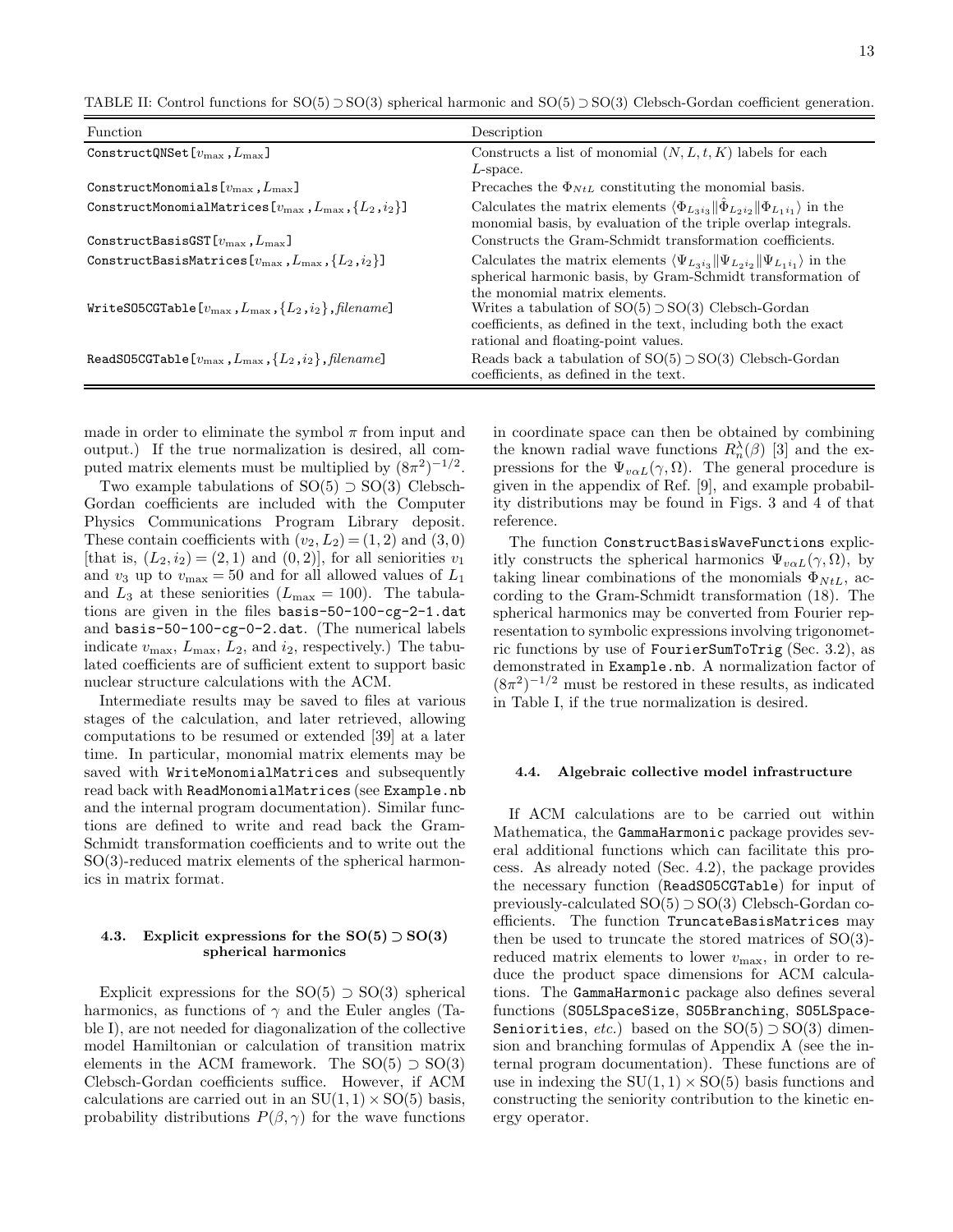### 5. CONCLUSION

The computational methods described in this article, as implemented in the accompanying computer code, make possible the calculation of a sufficient set of  $SO(5)$ SO(3) Clebsch-Gordan coefficients to support fully converged nuclear structure calculations with the algebraic collective model (ACM). The  $SU(1,1) \times SO(5)$  algebraic structure of the ACM basis permits matrix elements of an essentially unlimited set of potential and kinetic energy operators to easily be constructed. The Bohr collective model in the resulting calculational scheme is thus genuinely an algebraic collective model. The availability of SO(5) ⊃ SO(3) Clebsch-Gordan coefficients, in conjunction with a large body of analytic expressions for  $\beta$ matrix elements [3, 4], makes it possible to algebraically construct the matrix elements for any collective model Hamiltonian expressible as a polynomial in the collective quadrupole moments and canonical momenta. Algebraic expressions for matrix elements of a variety of other operators, including the term  $\beta^{-2}$  occurring in the Davidson potential [40, 41], have also been derived [3, 4].

The calculated  $SO(5) \supset SO(3)$  Clebsch-Gordan coefficients now permit the diagonalization of the Bohr Hamiltonian for potentials of essentially arbitrary  $\gamma$  stiffness. This allows application of the ACM to the full range of nuclear quadrupole rotational-vibrational structure, from spherical oscillator to axial rotor to triaxial rotor. With an appropriate optimized choice of  $\beta$  basis functions [3], fully converged calculations can be carried out very efficiently, providing a valuable tool for studying collective motion in nuclei.

The  $SU(1,1)\times SO(5)$  framework also opens the door for more detailed exploration of the formal relationship between the Bohr collective model and the interacting boson model (IBM) [11], through the U(6)  $\supset U(5) \supset SO(5)$ and  $U(6) \supset SO(6) \supset SO(5)$  bases. Algebraic collective model methods have already been applied [13] to calculation of collective states within the SO(6) limit of the

IBM. The availability  $SO(5) \supset SO(3)$  Clebsch-Gordan coefficients enables such studies to be enhanced and extended.

## Acknowledgments

We thank J. Repka for helpful discussion. This work was supported by the US DOE under grant DE-FG02- 95ER-40934 and by the Natural Sciences and Engineering Research Council of Canada.

# APPENDIX A: BRANCHING AND MULTIPLICITY FOR THE REDUCTION  $SO(5)$  ⊃  $SO(3)$

The multiplicity of each  $SO(3)$  irrep  $(L)$  within the  $SO(5)$  irrep  $(v, 0)$  is needed in the code, both to determine the  $SO(5) \supset SO(3)$  branching for the basis and to convert between the  $(v\alpha L)$  and  $(Li)$  labeling schemes. The result of Refs. [7, 42] can be expressed more compactly as

$$
d_{vL} = (\lfloor \frac{1}{3}(v-b) \rfloor + 1)\theta_{v-b} - \lfloor \frac{1}{3}(v-L+2) \rfloor \theta_{v-L+2}, \text{ (A1)}
$$

where  $b = L/2$  for L even or  $(L+3)/2$  for L odd. The step function  $\theta_k$  is unity for  $k \geq 0$  and zero otherwise. The dimension  $D_{v_{\text{max}}L} \equiv \sum_{v=0}^{v_{\text{max}}} d_{vL}$  of the basis for a given L-space, truncated at seniority  $v \leq v_{\text{max}}$ , is consequently

$$
D_{v_{\text{max}}L} = [f(v_{\text{max}} - b, 3) + (v_{\text{max}} - b + 1)]\theta_{v_{\text{max}} - b}
$$
  
-  $f(v_{\text{max}} - L + 2, 3)\theta_{v_{\text{max}} - L + 2}$ , (A2)

where  $f(n, m) \equiv \sum_{k=0}^{n} \lfloor k/m \rfloor$  is given by

$$
f(n,m) = \lfloor n/m \rfloor [n+1 - \frac{1}{2}m(\lfloor n/m \rfloor + 1)].
$$
 (A3)

- [1] A. Bohr and B. R. Mottelson, *Nuclear Structure*, Vol. 2 (World Scientific, Singapore, 1998).
- [2] D. J. Rowe, Nucl. Phys. A 735 (2004) 372.
- [3] D. J. Rowe and P. S. Turner, Nucl. Phys. A 753 (2005) 94.
- [4] D. J. Rowe, J. Phys. A 38 (2005) 10181.
- [5] G. Gneuss, U. Mosel, and W. Greiner, Phys. Lett. B 30 (1969) 397.
- [6] G. Gneuss, U. Mosel, and W. Greiner, Phys. Lett. B 31 (1970) 269.
- [7] J. M. Eisenberg and W. Greiner, *Nuclear Theory*, 3rd ed., Vol. 1 (North-Holland, Amsterdam, 1987).
- [8] D. J. Rowe and J. L. Wood, *Fundamentals of Nuclear Models: Foundational Models* (World Scientific, Singapore, in press).
- [9] M. A. Caprio, Phys. Rev. C 72 (2005) 054323.
- [10] D. J. Rowe, P. S. Turner, and J. Repka, J. Math. Phys.

45 (2004) 2761.

- [11] F. Iachello and A. Arima, *The Interacting Boson Model* (Cambridge University Press, Cambridge, 1987).
- [12] F. Iachello and P. Van Isacker, *The Interacting Boson-Fermion Model* (Cambridge University Press, Cambridge, 1991).
- [13] D. J. Rowe and G. Thiamova, Nucl. Phys. A 760 (2005) 59.
- [14] M. A. Caprio and F. Iachello, Nucl. Phys. A 781 (2007) 26.
- [15] Wolfram Research, Inc., *Mathematica 6* (Champaign, Illinois, 2007).
- [16] N. Kemmer, D. L. Pursey, and S. A. Williams, J. Math. Phys. 9 (1968) 1224.
- [17] S. A. Williams and D. L. Pursey, J. Math. Phys. 9 (1968) 1230.
- [18] L. Wilets and M. Jean, Phys. Rev. 102 (1956) 788.